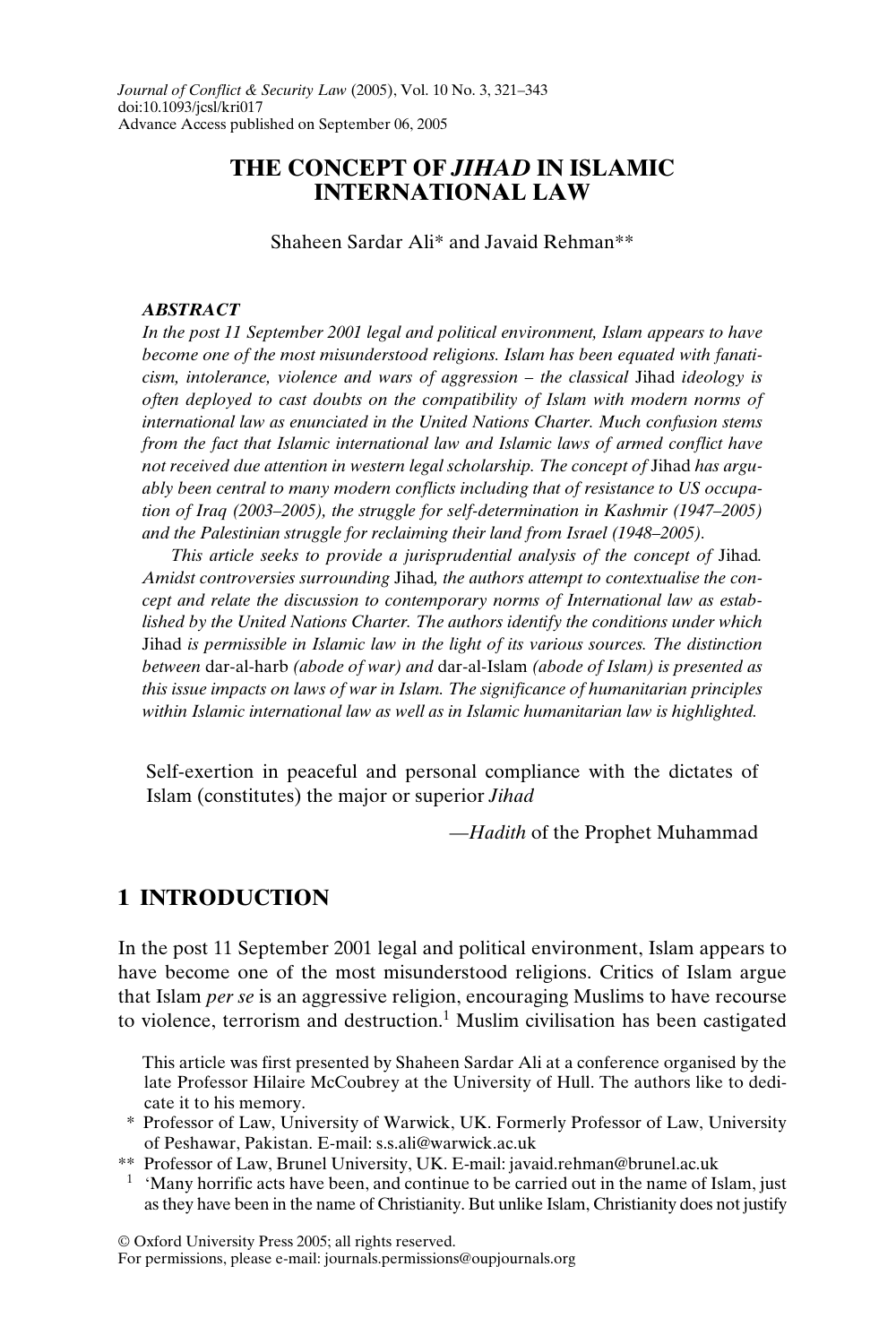as being backward, insular, stagnant and unable to deal with demands of the twenty-first century.<sup>2</sup> Islam has been equated with fanaticism, intolerance, violence and wars of aggression – the classical *jihad* ideology is often deployed to cast doubts on the compatibility of Islam with modern norms of international law as enunciated in the United Nations Charter.<sup>3</sup> Much confusion stems from the fact that Islamic international law and Islamic laws of armed conflict has not received due attention in western legal scholarship.<sup>4</sup> The concept of *jihad* have arguably been central to many modern conflicts including that of resistance to US occupation of Iraq (2003–2005),<sup>5</sup> the struggle for self-determination in Kashmir (1947–2005)<sup>6</sup> and the Palestinian struggle for reclaiming their land from Israel (1948–2005).7

This article seeks to provide a jurisprudential analysis of the concept of *jihad* and locate it in the wider framework of Islamic international law known as *assiyar*. Amidst controversies surrounding *jihad*, the authors attempt to contextualise the concept, identify conditions under which *jihad* is permissible in Islamic law and relate the discussion to contemporary norms of international law as established by the United Nations Charter. The distinction between *dar-al-harb* (abode of war) and *dar-al-Islam* (abode of Islam) is presented as this issue impacts on laws

- 1 *(continued)* the use of all forms of violence. Islam does'. P Sookhdeo, 'A Religion that sanctions violence', *Daily Telegraph*, 17 September 2001, 22. For a detailed analysis, see J. Rehman, *Islamic State Practices, International Law and the Threat from Terrorism: A Critique of the 'Clash of Civilizations' in the New World Order* (2005).
- <sup>2</sup> 'We must be aware of the superiority of our civilization, a system that has guaranteed well-being, respect for human rights – and in contrast with Islamic countries – respect for religious and political rights. Islamic civilization is stuck where it was fourteen hundred years ago'. Italian Prime Minister, Silvio Berlusconi, comments made in Berlin, 26 September 2001. These comments have been cited extensively: see A. Palmer, 'Is the West Really Best', *Sunday Telegraph*, 30 September 2001, 14; A. Osburn, 'On the Brink of War: Reaction–Scorn Poured on Berlusconi Views–European and Muslim Leaders Express Disgust', *The Guardian*, 28 September 2001, 4; and 'EU deplores "Dangerous" Islam Jibe', *BBC News*, 9 October 2004, available at <[http://news.bbc.co.uk/1/hi/world/](http://news.bbc.co.uk/1/hi/world/middle_east/1565664.stm) [middle\\_east/1565664.stm>.](http://news.bbc.co.uk/1/hi/world/middle_east/1565664.stm)
- <sup>3</sup> J.L. Esposito, *The Islamic Threat: Myth or Reality?* (1992) 5; and A. Cassese, *Terrorism, Politics and Law: The Achille Lauro Affair* (1989) 1.
- <sup>4</sup> See M.A. Boisard, 'On the Probable Influence of Islam on Western Public and International Law', (1980) 11 *International Journal of Middle East Studies* 429; T. Landscheidt, *Der Einfluß des Islam auf die Entwicklung der Temperamenta Belli im europäischen Völkerrecht* (1955), unpublished dissertation, Göttingen; M.C. Bassiouni, 'Protection of Diplomats Under Islamic Law', (1980) 74 *AJIL* 609; and for a rare, though useful contemporary European perspective on Islam, see S. Ferrari and A. Bradney (eds.), *Islam and European Legal Systems* (2000).
- <sup>5</sup> See D. McGoldrick, *From '9-11' to the 'Iraq War 2003': International Law in an Age of Complexity* (2004).
- <sup>6</sup> A. Lamb, *Kashmir: A Disputed Legacy, 1846-1990* (1991); A. Azmi, *Kashmir: An Unparalleled Curfew* (1990); and T. Ataöv, *Kashmir and Neighbours: Tale, Terror, Truce* (2001).
- <sup>7</sup> See I. Abu-Lughod (ed.), *The Arab-Israeli Confrontation of June 1967: An Arab Perspective* (1996); W. Laqueur, *The Road to War, 1967: The Origins of the Arab-Israel Conflict* (1968); A. Cassese, *Self-Determination of Peoples: A Legal Reappraisal* (1995); N. Guyatt, *The Absence of Peace: Understanding the Israeli-Palestinian Conflict* (1998); and C. Bell, *Peace Agreements and Human Rights* (2000).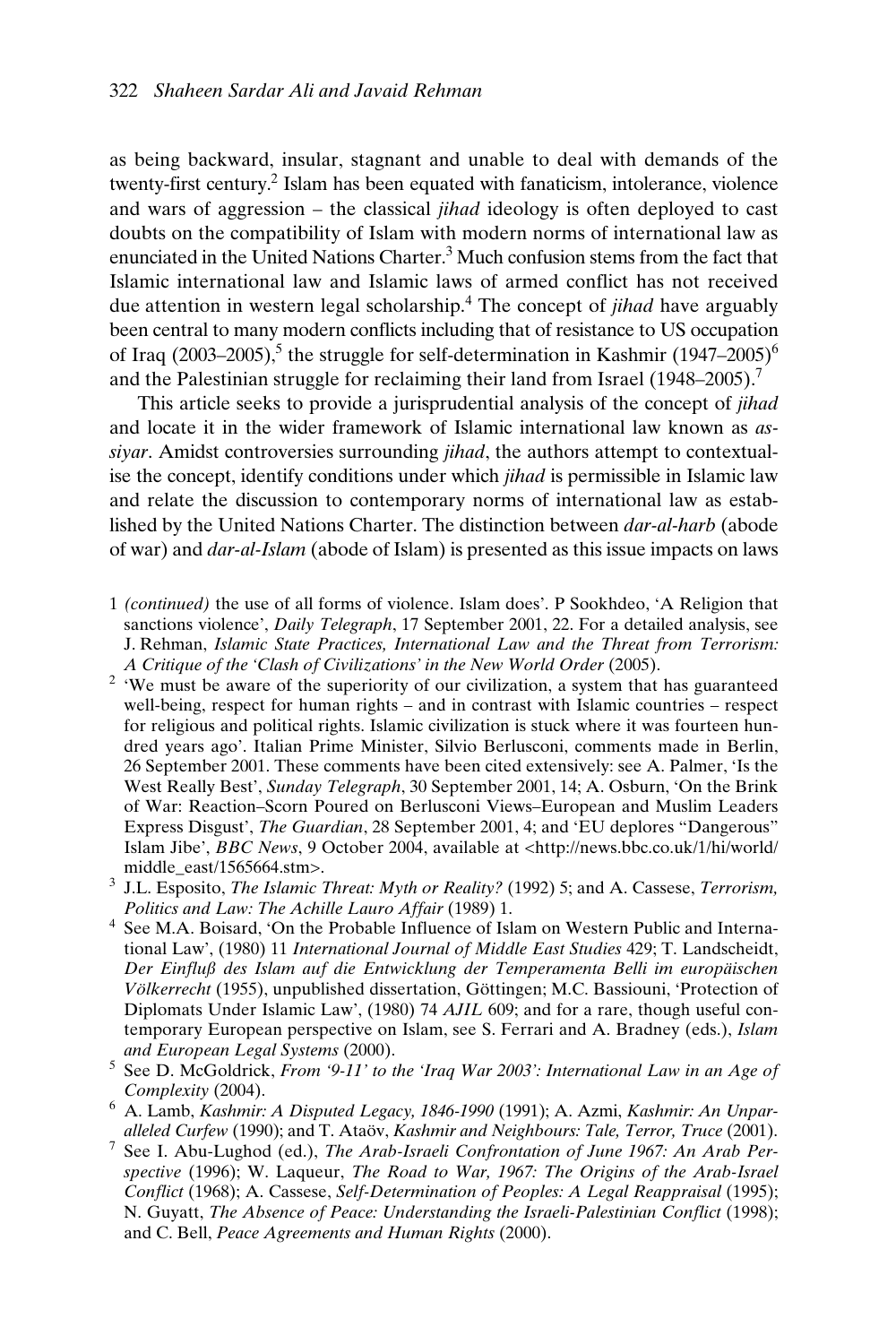of war in Islam. The significance of humanitarian principles within Islamic international law as well as in Islamic humanitarian law is also highlighted.

The article is divided into five sections. After these introductory comments, section II analyses the nature of Islamic international law (*as-siyar*). Section III examines the meaning of *jihad* and evaluates its application within modern international law. The discussion establishes the existence of two divergent views on the nature of *jihad*. While reviewing these divergent views, the authors adopt a third and arguably, more contextualised and realistic approach towards the subject. Section IV examines principles of Islamic humanitarian law, and section V provides some concluding observations.

## **2 THE NATURE OF ISLAMIC INTERNATIONAL LAW (***AS-SIYAR***)**

Within western legal literature, there continues to remain a substantial debate over the acceptance of international law as a distinct field of law and its relationship with domestic laws.<sup>8</sup> Islamic international law, known as *as-siyar*, is in this sense substantially different from its western counterpart. First, *as-siyar* has been recognised as an integral part of Islamic law and Islamic jurisprudence.<sup>9</sup> Second, *as-siyar* grew into a fully functional body of the *Sharia*10 several centuries in advance of any similar developments in the western world.<sup>11</sup> Majid Khadduri explains it thus:

- <sup>8</sup> See M.N. Shaw, *International Law* (2004) 120–174; and D. Feldman, 'Monism, Dualism and Constitutional Legitimacy', (1999) 20 *Australian YIL* 105.
- <sup>9</sup> See K. Bennoune, 'As-Salamu Alaykum? Humanitarian Law in Islamic Jurisprudence', (1994) 15 *Michigan Journal of International Law* 605, 611. For sources of *as-siyar*, see H. Kruse, *The Foundations of Islamic International Law* (1956) 4 n.42; S.G. Vasey-Fitzgerald, 'Nature and Sources of the Sharia', in M. Khadduri and H.J. Liebesny (ed.), *Law in the Middle East* (1955) 72; A. Rahim, *Muhammadan Jurisprudence* (1995); J. Schacht, *Origins of Muhammadan Jurisprudence* (1959); J. Schacht, *An Introduction to Islamic Law* (1964); N.J. Coulson, *A History of Islamic Law* (1964); and A.A.A. Fyzee, *Outlines of Muhammadan Law* (4th edn., 1974).
- <sup>10</sup> Principles of Islamic law. We like to make the point here that we believe Sharia to be based on sources of Islamic law, including the Quran and Hadith, but a human endeavour, guided and inspired by the religious text in Islam. Most writers on Islamic law equate Sharia with the Divine Will, a position from which we consciously distance ourselves.
- <sup>11</sup> One of the reasons for early development of *as-siyar* since the eighth century AD may well have been the conviction in Muslim theology that the Islamic nation was one entity, the *Ummah*, and so laws to cover various nationalities in this *communitas islamica*, were necessary. The various schools of Islamic juristic thought thus set about to deduce rules of international law from the sources of Islamic law. The Hanafi school of juristic thought was particularly active, and two of Abu Hanifa's (founder of the Hanafi school of thought) followers came to be known as 'fathers' of the Islamic law of nations. Abu Yusuf authored the *Kitab al Kharaj* and *al-Radd Ala Siyar al-Awai*, and al-Shaybani wrote his famous *al-Siyar al-Kabir* translated by Majid Khadduri as *The Islamic Law of Nations* (1966). These works date back to the second and third century of *hijra*, the Islamic calendar (eighth and ninth century of the Christian calendar). For a discussion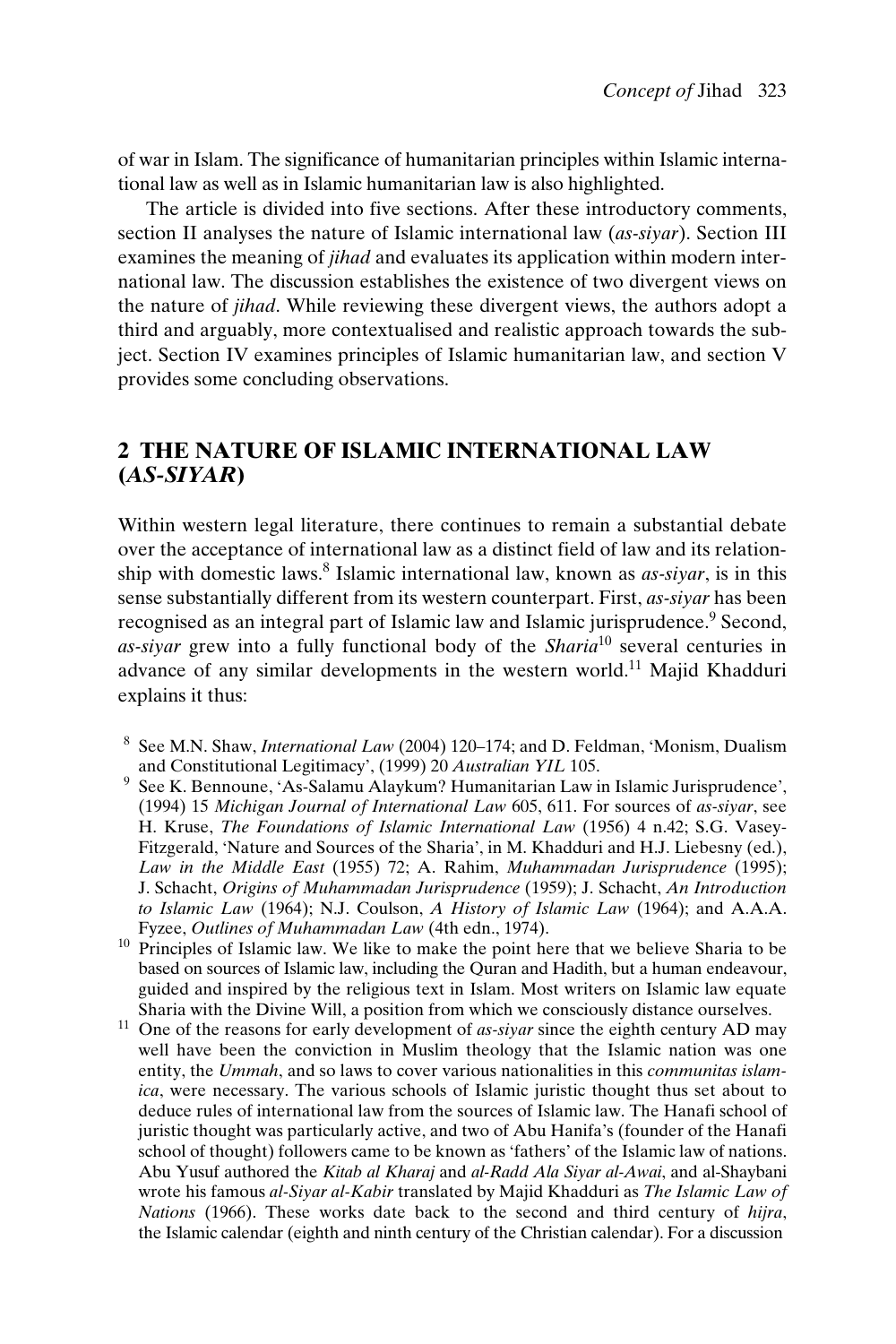[T]he *siyar*, if taken to mean the Islamic law of nations, is but a chapter in the Islamic *corpus juris*, binding upon all who believed in Islam as well as upon those who sought to protect their interests in accordance with Islamic justice.<sup>12</sup>

Hamidullah defines it as '[t]hat part of the law and custom of the land and treaty obligations which a Muslim *de facto* or *de jure* State observes in its dealings with other *de facto* or *de jure* States'.<sup>13</sup>

The sources of *as-siyar* are the same as those of Islamic law. There is a general consensus among writers on the subject that Islamic law is derived from four main sources and a number of subsidiary sources: the *Quran*, the *Sunna*, *Ijma* and *Qiyas* and *ijtihad*. Hamidullah, however, has a more extended list of sources. These include

- 1. The *Quran*;
- 2. The *Sunna* or traditions of the Prophet Muhammad;
- 3. The Practices of the early Caliphs;
- 4. The Practice of other Muslim rulers not repudiated by the jurisconsults;
- 5. Opinions of celebrated Muslim jurists:
	- (a) consensus of opinion (*ijma*)
	- (b) individual opinions (*Qiyas*)
- 6. Arbitral Awards;
- 7. Treaties, Pacts and other Conventions;
- 8. Official instructions to commanders, admirals, ambassadors and other State officials;
- 9. Internal legislation for conduct regarding foreigners and foreign relations;
- 10. Customs and usage.

The *Quran* is the primary source of Islamic law since it is, in the view of Muslims, the very word of God. The *Quran* consists of revelations made by God to the Prophet Muhammad over a period of approximately 23 years. The *Quran* consists of 114

of the history of the codification of Islamic international law, see M. Hamidullah, *Muslim Conduct of State: Being a Treaties on Siyar, that is Islamic Notion of Public International Law, Consisting of the Laws of Peace, War and Neutrality, Together with precedents from Orthodox Practices and Precedent by a Historical and General Introduction* (1977) 61–72.

<sup>12</sup> M. Khadduri, *The Islamic Law of Nations: Shaybanis Sïyar* (1966) 6.

<sup>13</sup> Hamidullah, *op. cit.*, fn. 11, 3.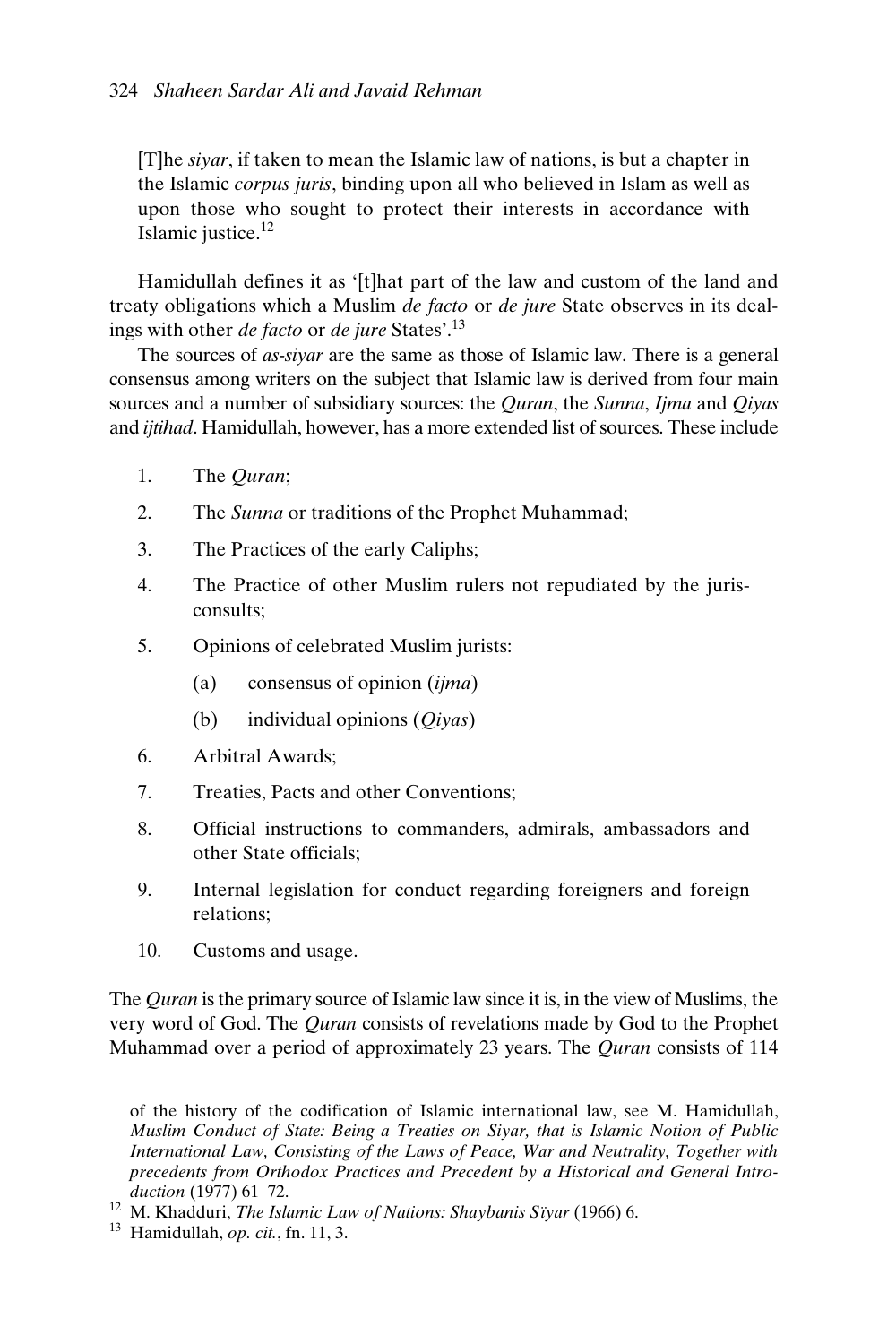chapters or *sura* (plural *suras*), of greatly varying length and diverse subject matter. The chapters are further divided into verses or *ayat* (plural *ayaat*). Of the 6666 verses, about 70 are addressed to the conduct of hostilities.<sup>14</sup>

The second source of Islamic law is the *Sunna* or traditions of the Prophet Muhammad. The *Sunna* consists of compilation of the Prophet Muhammad's actions, sayings and opinions during his lifetime. The general belief of Muslims is that the *Quran* and *Sunna* form the two primary sources of Islamic law. *Sunna*, however, does not rank as high as the *Quran* but is considered an important source in the interpretation of *Quranic* verses. The memorisation and transmission of the *Sunna* in a literary form is characterised as *hadith*. The term *hadith* with a meaning 'occurring, taking place' represents the 'report' of Prophet Muhammad's *Sunna*. 15 The *Sunna* is preserved and communicated to succeeding generations through the means of *hadiths*. 16

The third source of Islamic law is *ijma*, or agreement of jurists among the followers of the Prophet Muhammad in a particular age on a question of law.<sup>17</sup> Farooq Hassan contends that although third in the hierarchy of sources of law, *ijma* forms the major portion of Islamic jurisprudence.<sup>18</sup> *Ijma*, as a source of law, is supported by the *Quran* and *Sunna*. 19 The fourth source of Islamic law is *qiyas*, translated as analogical deduction. Analogy can only be employed, if no guidance is available on the point under discussion in any of the other three sources of law.20 Another source of law is *ijtihad*, which literally means striving, exerting. Abdur Rahim defines it thus:

As a term of jurisprudence it means the application by a lawyer of all his faculties to the consideration of the authorities of the law (that is, the

<sup>16</sup> A *Hadith* consists of two parts, *Isnad* and *Matin*. *Isnad* refers to the link, the source or the chain of narrators of the *Hadith*. Hence a *Hadith* in its *Isnad* would report the person who acted as transmitters. The *Matin* contains the substance of the Prophets' sayings, deeds or actions. See, F.M. Denny, *An Introduction to Islam* (1994) 160–161; and S.H. Al-Musawi, *Manhajul-Fiqhil-Islami, A Course in the Islamic Jurisprudence* (1997) 21–22.

- <sup>19</sup> See Rehman, *op. cit.*, fn. 1, 14.
- <sup>20</sup> According to a well-recited *Hadith*, the role *Qiyas* was confirmed at the time when Prophet Muhammad (while sending Mu 'adh b. Jalal to Yemen to take the position of a *qadi*) asked him the following question: 'How will you decide when a question arises?' He replied, 'According to the Book of Allah' – 'And if you do not find the answer in the Book of Allah?' – 'Then according to the *Sunna* of the Messenger of Allah' – 'And if you do not find the answer either in the *Sunna* or in the Book?' – 'Then I shall come to a decision according to my own opinion without hesitation', then the Messenger of *Allah* slapped Mu 'adh on the chest with his hand saying: 'Praise be to *Allah* who has led the Messenger of Allah to an answer that pleases him'. 'Kiyas', in H.A.R. Gibb and J.H. Kramers (eds.), *Shorter Encyclopaedia of Islam* (1953) 267.

<sup>14</sup> See appendix in J. Busuttil, 'Humanitarian Law in Islam', (1991) 30 *The Military Law and Law of War Review* 113.

<sup>15</sup> C.G. Weeramantry, *Islamic Jurisprudence: An International Perspective* (1988) 34.

<sup>17</sup> Rahim, *op. cit.*, fn. 9, 97.

<sup>18</sup> F. Hassan, 'The Sources of Islamic Law', (1982) 76 *Proceedings of the American Society of International Law* 67.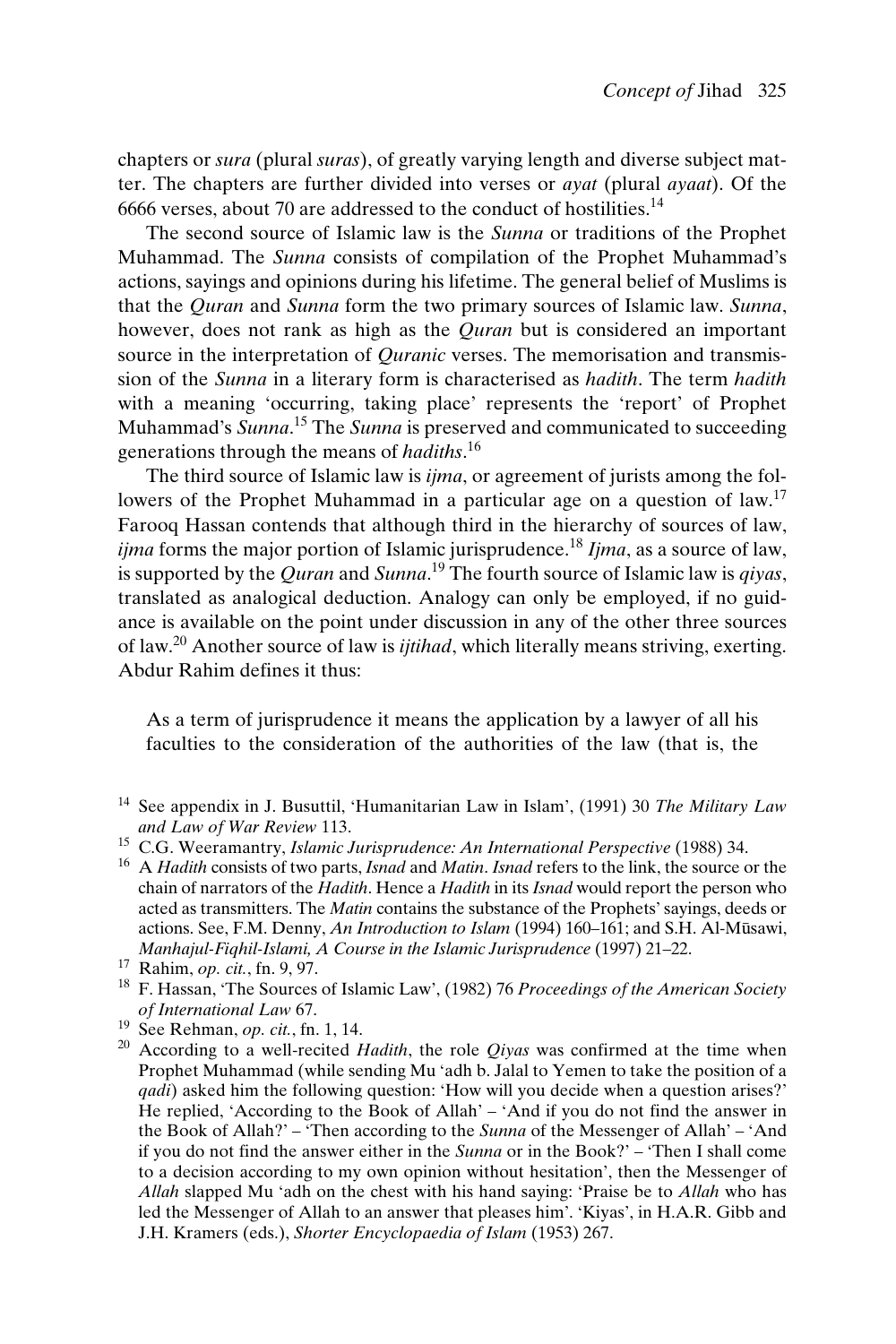*Quran*, the *Hadith* and *ijma*) with a view to find out what in all probability the law is (that is, in a matter which is not covered by the express words of such texts and has not been determined by  $ijma$ .<sup>21</sup>

The more conservative body of Islamic scholars deny this as an independent source and believe that the 'doors of *ijtihad* are closed', meaning therefore that the age of independent legal reasoning in Islamic jurisprudence is over.<sup>22</sup> But many modern day scholars of Islamic law argue that the doors of *ijtihad* are always open.<sup>23</sup>

### **2.1 Understanding the Scope and Content of Islamic International Law**

There are a range of misconceptions regarding the meaning, content and scope of *as-siyar*. The first of these relate to a belief that the totality of Islamic law, as expressed in the two primary sources (*Quran* and *Sunna*) represent the ultimate expression of the Divine Will<sup>24</sup> and that no further refinement is permissible or indeed possible in the two established sources. Other Islamic jurists however disagree and emphasise the need for continual review and development of Islamic law. According to one leading scholar Gamal Badr, a definition of *as-siyar* should not lose sight of the historical framework of Islam. Studies based on a single source in the classical literature or on sources pertaining to a single period are bound to be descriptive of Islam as it was at a certain point in time, not of the living and developing Islamic view of international law and relations.<sup>25</sup> Badr believes that the Islamic law of nations is not part of the dogma of Islam but:

[I]s the product of a continuing process of juridical speculation by authoritative jurists over the ages. The Islamic law of nations is part of the corpus of Islamic law just as the original *jus gentium* was a branch of municipal Roman law. Islamic law is a religious law only in the sense that its basic ethical grounds and some of its general principles are to be found in the *Quran* and the pronouncements of the Prophet Muhammad. Beyond that, the corpus of Islamic law as it developed over the ages is 'manmade' in the sense that it resulted from the efforts of the jurists of the various schools of law. If civil law can be described as a legislator's law

<sup>21</sup> Rahim, *op. cit.*, fn. 9, 143 and accompanying footnotes for Arabic sources.

<sup>22</sup> *Ibid*., 147 and discussion therein.

<sup>23</sup> *Ibid*. Mohammad Iqbal, the famous Muslim philosopher–poet actively advocated *ijtihad*. See his famous exposition on the subject, M. Iqbal, *Reconstruction of Religious Thought in Islam* (1971). Also see, Hassan, *loc. cit.*, fn. 18, 68.

<sup>24</sup> A.A. An-Na'im, *Toward an Islamic Reformation: Civil Liberties, Human Rights and International Law* (1990) 145; and '[T]here is often a traditional misconception about Islamic law being wholly divine and immutable' is present in M.A. Baderin, *International Human Rights and Islamic Law* (2003) 33.

<sup>25</sup> G.M. Badr, 'A Survey of Islamic International Law', (1982) 76 *Proceedings of the American Society of International Law* 56.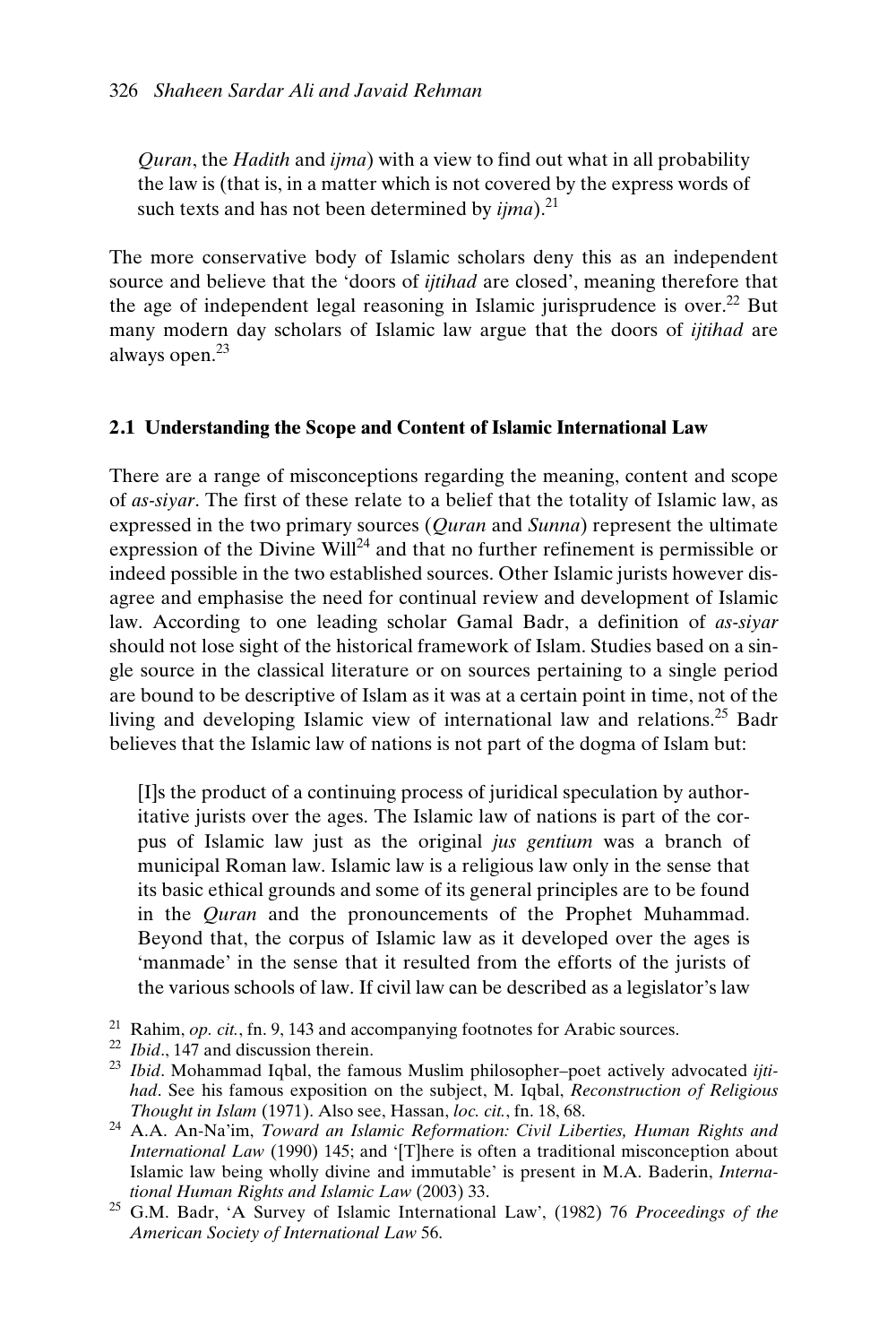as to its source and common law as a judge's law, then Islamic law is a jurist's law. There is very little that is rigid and immutable in Islamic law.<sup>26</sup>

This view is reinforced by Farooq Hassan's discussion on Islamic international law. He argues that:

[T]hough the basis of every norm of Islamic law is by theory derived directly or indirectly from God's wishes for His peoples, in arriving at what a particular norm is for a given society, the mind of the jurist is patently visible. Therefore, the mechanics of Islamic jurisprudence, functionally speaking, are similar to the contemporary working of the law of a country possessing a common law system or a civil system of law. The character of the rules of Islamic law is therefore not spiritual but clearly secular, in the sense that such rules are made for the utilitarian purposes of a society by jurists through the use of the same techniques as employed in other legal systems; however, there is a priori, a fundamental assumption that the rules so made are ultimately based on the *Quran* or the *sunna*. The human element in Islamic law is, therefore, as pronounced as it is in any other major legal system of the world.<sup>27</sup>

For purposes of our present discussion, it is important to note that apart from the *Quran* and *Sunna* compiled as *Hadith* (which were inspired by God but compiled by human beings after the death of the Prophet Muhammad), all the other sources of Islamic law are clearly devised by human knowledge and endeavour. This inference however does not appear to be as obvious as it should have been – leading most Muslim scholars to argue that Islamic law is divine law and hence unchangeable. Implications of this conservative view in Islamic jurisprudence for doctrines such as *jihad* are far reaching indeed. The predominance of this school of thought fossilises the confrontational and conflictual element of *jihad*, thus precluding alternative legal reasoning, compatible with present day requirements of coexistence in a world espousing diverse ideologies. It is with these concerns in mind that it is proposed to undertake a conceptual analysis of the doctrine of *jihad* in Islamic tradition.

# **3** *JIHAD***: ITS MEANING, SCOPE AND PURPOSE IN THE ISLAMIC TRADITION**

The doctrine of *jihad* is central to the Islamic world view of international law. The *jihad* ideology remains prominent in modern day conflicts and is frequently equated as the Islamic notion of 'Just war'.28 Notwithstanding the significance

<sup>26</sup> *Ibid*.

<sup>27</sup> *Ibid*.

<sup>28</sup> See H.M. Zawati, *Is jihad a Just War? War, Peace, and Human Rights Under Islamic and Public International Law* (2001) 55–58.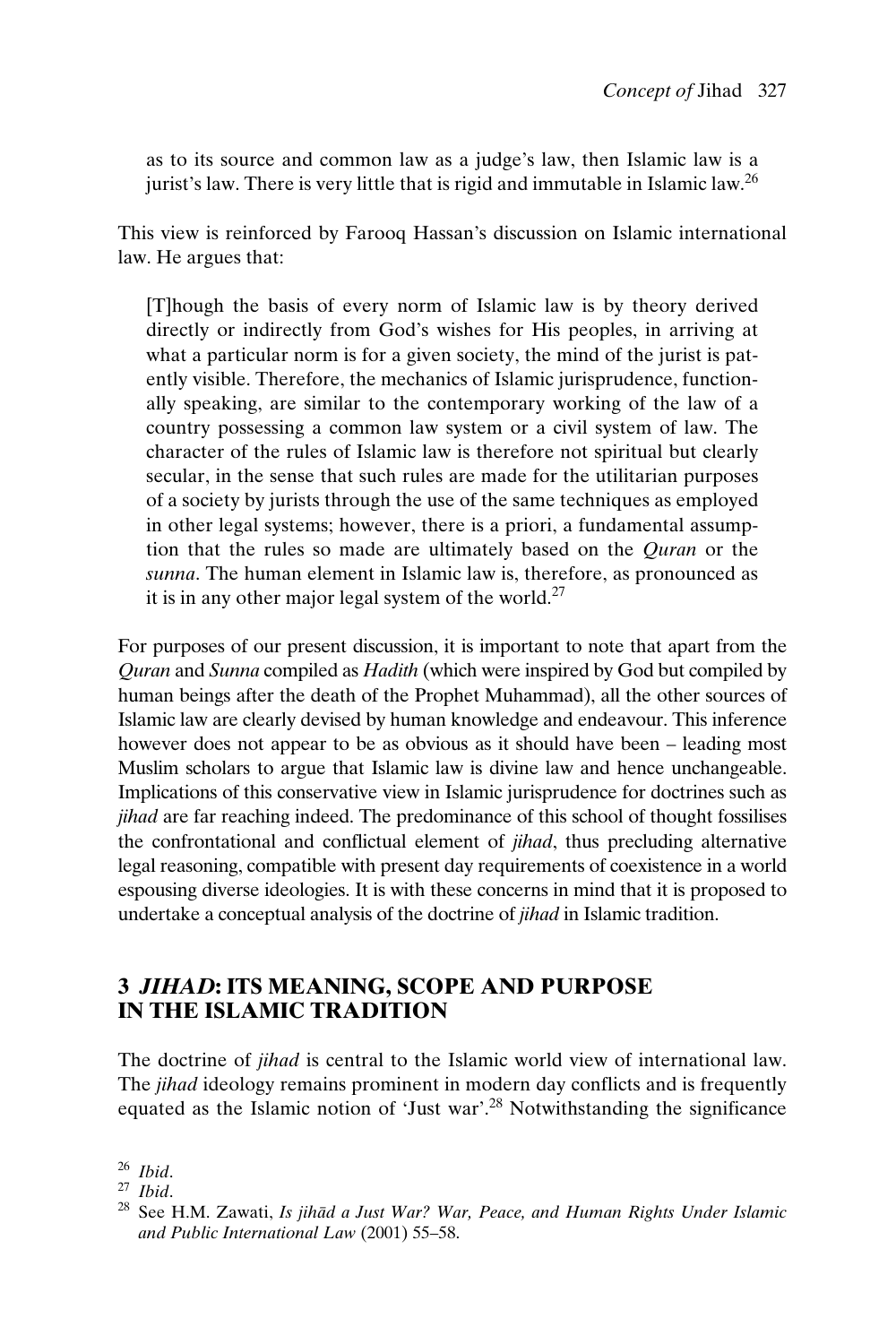and value of *jihad* doctrine, there remains a continuing debate over the meaning, scope and purpose of the term. This section examines the two divergent theories advanced by scholars and jurists.

## **3.1** *As-siyar* **and** *Jihad* **Ideology: A Permanent State of Belligerence with all Non-Believers?**

According to this significantly popular interpretation, the totality of *jihad* ideology represents a religiously sanctioned aggressive war to propagate or defend the faith.29 In fact, so strong is the ordinance to use aggressive war, that *as-siyar* values are regarded as synonymous to those of the *jihad*. One proponent of this theory is Professor Roda Mushkat, who makes the point that:

Islamic law enjoins Moslems to maintain a State of permanent belligerence with all non-believers, collectively encompassed in the *dar al-harb*, the domain of war. The Muslims are, therefore, under a legal obligation to reduce non-Muslim communities to Islamic rule in order to achieve Islam's ultimate objective, namely the enforcement of God's law (the Sharia) over the entire world. The instrument by which the Islamic state is to carry out that objective is called the *jihad* (popularly known as the 'holy war') and is always just, if waged against the infidels and the enemies of the faith. $30$ 

Since the state of belligerence and conflict is permanent, this view also regards *as-siyar* as exclusive to the Islamic laws of war. James Busuttil in advocating this position in his exposé 'Humanitarian Law in Islam'31 makes the point that:

[A] primary concern of Islam, given its impetus to conversion by the sword, is the conduct of war. Indeed, the study of the law of war, the *siyar*, so encompasses the attitude of Islam to the non-Muslim world that it has taken on the connotation of Islamic international law in general. $32$ 

Busuttil's views appear to coincide with many Islamic scholars who perceive *jihad* exclusively as an instrument of aggressive war. Majid Khadduri, a prominent

<sup>32</sup> *Ibid*.

<sup>&</sup>lt;sup>29</sup> Professor Abdullahi Ahmed An-Na'im makes the observation that 'the term can also refer to religiously sanctioned aggressive war to propagate or "defend" the faith. What is problematic about this latter sense of *jihad* is that it involves direct and unregulated violent action in pursuit of political objectives, or self-help in redressing perceived injustice, at the risk of harm to innocent bystanders…'. A.A. An-Na'im, 'Upholding International Legality Against Islamic and American *jihad*', in K. Booth and T. Dunne (eds.), *Worlds in Collision: Terror and the Future of Global Order* (2002) 162–172.

<sup>30</sup> R. Mushkat, 'Is War Ever Justifiable? A Comparative Survey', (1987) 9 *Loyola of Los Angeles International and Comparative Law Journal* 227.

<sup>31</sup> Busuttil, *loc. cit.*, fn. 14, 113.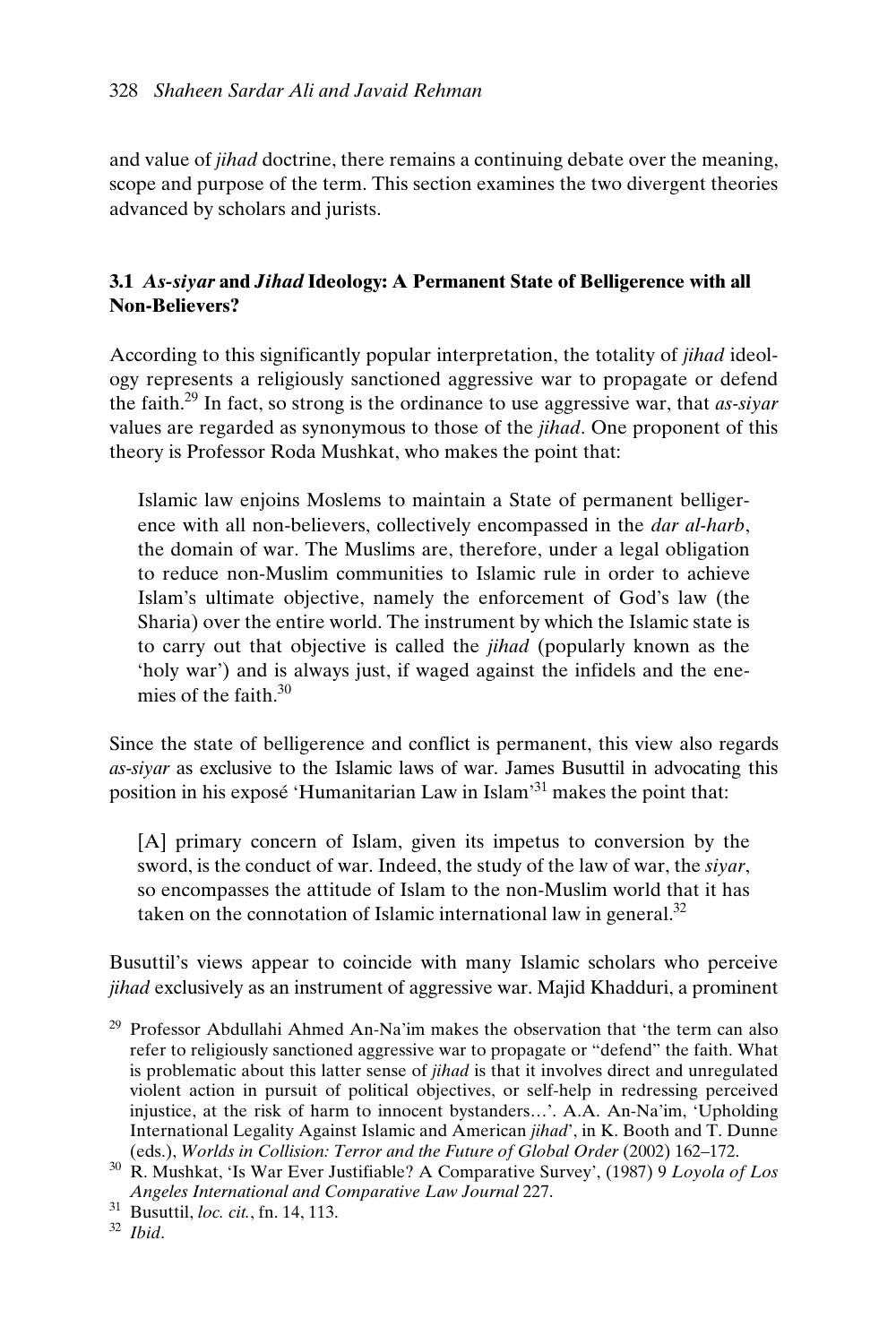Islamic jurist believes that Islam emerged in the seventh century as a conquering power with world domination as its goal.33 Its notion of international law, he argues was bound to be in keeping with its mission of proselytisation of the whole of humankind.<sup>34</sup> Islamic law for the conduct of state was, therefore, the law of an imperial state which would recognise no equal status for the party (or parties) with whom it happened to negotiate or fight.<sup>35</sup>

It is contended that Khadduri and Busuttil's views are too narrowly contrasted; they fail to take on board the numerous aspects of conduct of inter-state relations not covering laws of armed conflict. Those arguing for an aggressive position equate *jihad* as being synonymous with the use of force<sup>36</sup> and sometimes defined as 'holy war'. $37$  As noted above, Islamic international law perceives the world as being essentially divided into *dar-al-Islam* and *dar-al-harb*, 38 and in theory, *dar-al-Islam* was permanently at war with *dar-al-harb*. Muslims were under a legal obligation to reduce *dar-al-harb* to Muslim rule and ultimately enforce God's law over the entire world.<sup>39</sup>

There is evidence that this version of *jihad* ideology was deployed in the expansionist phase of Islam. In the chronicles of Islamic history, there are instances where the lines between violence pure and simple and *jihad* are blurred; certainly wars and other societal conflicts of early Islamic experience by their very nature were destructive and bloody. This image of *jihad* as an instrument of aggressive war is relished by those who claim fundamentally divergent

- $\frac{35}{36}$  *Ibid.*
- <sup>36</sup> A.A. An-Na'im reports on the basis of the *Quran* and *Sunna* that the term *qital* (fighting) and its derivatives were used to denote the use of force in international relations as opposed to the term *jihad* which has can be manifested in more than one forms (use of force against the enemy being only one such aspect of *jihad*). See An-Na'im, *op. cit.*, fn. 24.
- <sup>37</sup> Bennoune, *loc. cit.*, fn. 9, 615. The accompanying n.52 is particularly pertinent to our present discussion. Quoting from Y. Haddad, 'Operation Desert Shied/Desert Storm: The Islamic Perspective', in P. Bennis and M. Moushabeck (eds.), *Beyond the Storm: A Gulf Crisis Reader* (1991) 248, 256, where the author describes how misunderstanding of what *jihad* really means comes out in insensitive statements. She states 'The association of Islam with holy war, and of Muslims with the propagation of violence, seems to be endemic to Western awareness of Muslim faith…. When a member of the American military was interviewed on television (during the Gulf War of 1991) and said that if they want to get to Allah he didnt mind speeding up the process, he was…expressing an overt lack of reverence for Muslim life and Muslim faith'.
- <sup>38</sup> Virtually every writer on Islamic law has considered these divisions. *Dar-al-Islam* corresponds to territory under Islamic sovereignty. Its inhabitants were Muslims by birth or conversion and the people of the tolerated religions (Jews, Christians and Zoroastrians) who preferred to remain non-Muslims at the cost of paying a special tax. The *daral-harb* consisted of all the states and communities outside the territory of Islam. Its inhabitants were called *harbis* or people of the territory of war (Khadduri, *op. cit.*, fn. 34, 359). Also see, S. Mahmassani, 'International Law in the Light of Islamic doctrine', (1966) 117 *RdC* 201, 250–252. Hamidullah, *op. cit.*, fn. 11, Part II.

<sup>33</sup> M. Khadduri, *War and Peace in the Law of Islam* (1955) 51–54.

<sup>34</sup> M. Khadduri, 'Islam and the Modern Law of Nations', (1956) 50 *AJIL* 358–359.

<sup>39</sup> Khadduri, *op. cit.*, fn. 12, 359.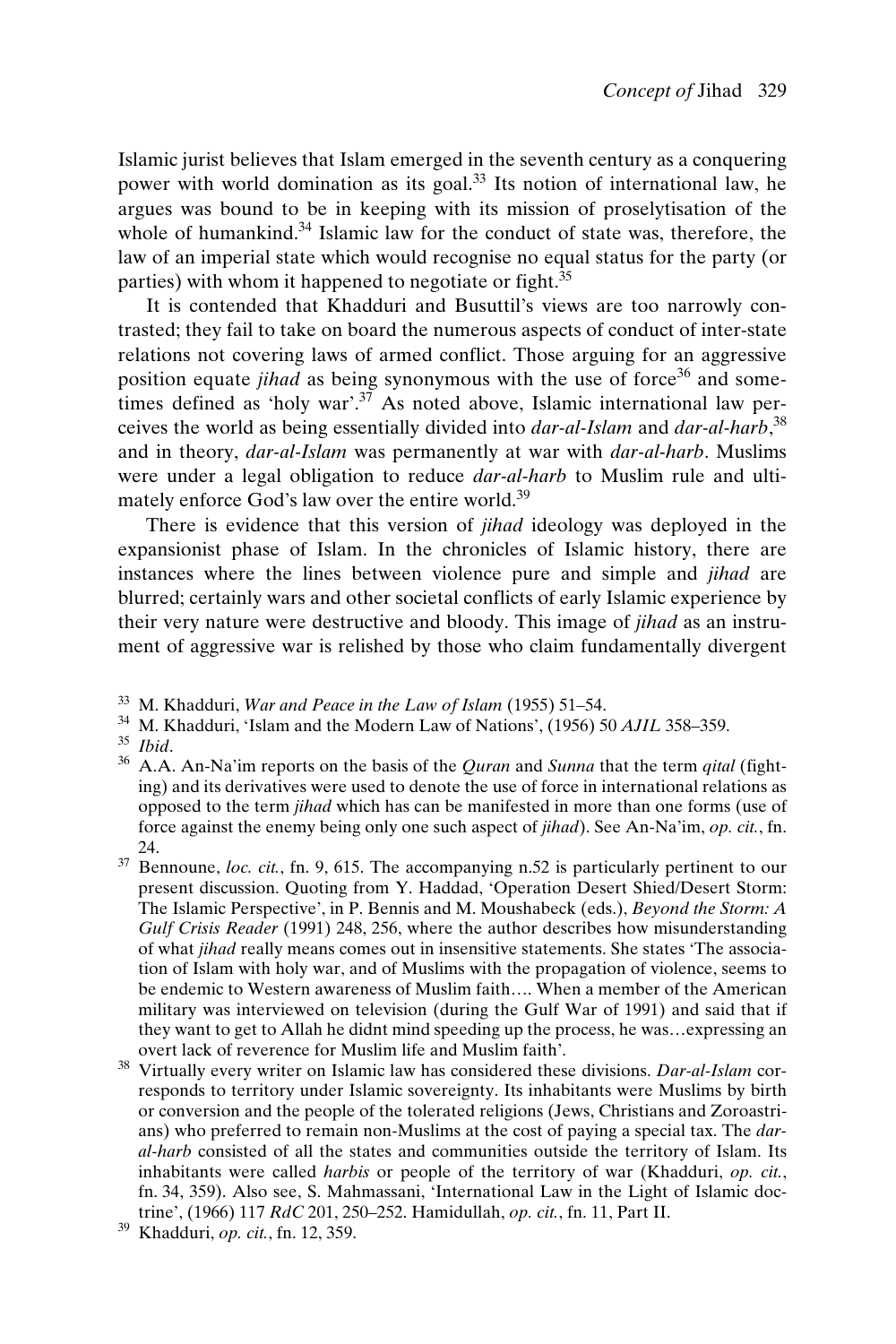positions between the Islamic legal order and the non-Muslim world. Such a hypothesis forms the basis of apprehension, tensions and ultimately the so-called 'clash of civilizations'. In engineering the now well-publicised 'Clash', Samuel Huntington has viewed Islam as 'a religion of the sword…glorify[ing] military virtues'.40 In his perception, '[t]he Koran and other statements of Muslim beliefs contain few prohibitions on violence, and a concept of non-violence is absent from Muslim doctrine and practice'.<sup>41</sup>

Thomas Payne contrasts what he perceives as the 'western view of what religion is and ought to be, namely, a voluntary sphere where coercion has no place'42 with that of Islam. In his comparison, the:

[E]mphasis on non-violence is not the pattern in the Muslim culture. To the contrary, violence has been a central, accepted element, both in Muslim teaching and in the historical conduct of the religion. For over a thousand years, the religious bias in the Middle Eastern Culture has not been to discourage the use of force, but to encourage it.<sup>43</sup>

#### **3.2** *Jihad* **and Just War: A State of Self-Exertion and Passivity**

In contradistinction to the earlier position, a second view is frequently advanced by many jurists. According to this interpretation, the *jihad* ideology is exclusively one of self-exertion and peaceful co-existence. Proponents of this viewpoint place reliance upon the literal interpretation of the meaning of *jihad* as well as the primary sources of the *as-siyar* – the *Quran* and *Hadith* of Prophet Muhammad. The term *jihad* comes from the Arab verb *jahada*, meaning to struggle or exert.<sup>44</sup> The Prophet Muhammad is believed to have stated that exertion of force in battle is a minor *jihad*, whereas 'self-exertion in peaceful and personal compliance with the dictates of Islam (constitutes) the major or superior *jihad*'.45 The Prophet Muhammad is also reported to have said that the 'best form of *jihad* is to speak the truth in the face of an oppressive ruler'.<sup>46</sup> In Islamic jurisprudence, *jihad* has been defined as 'exertion of one's power to the utmost of one's capacity'.47

It is contended that the advent of Islam (especially if compared with its historical epoch) brought forth a peaceful revolution. Islam set peace as the perfect

- <sup>44</sup> Bennoune, *loc. cit.*, fn. 9, 615.
- <sup>45</sup> *Ibid*., An-Na'im, *op. cit.*, fn. 24, 145 (citing Al-Kaya Al-Harasiy, Akhan Al-Quran 1:89 1983).

<sup>47</sup> Bennoune, *loc. cit.*, fn. 9, 615.

<sup>40</sup> S.P. Huntington, *The Clash of Civilizations and the Remaking of World Order* (1996) 263.

<sup>41</sup> *Ibid*.

<sup>42</sup> J.L. Payne, *Why Nations Arm* (1989) 121.

<sup>43</sup> *Ibid*., 122.

<sup>46</sup> *Ibid*.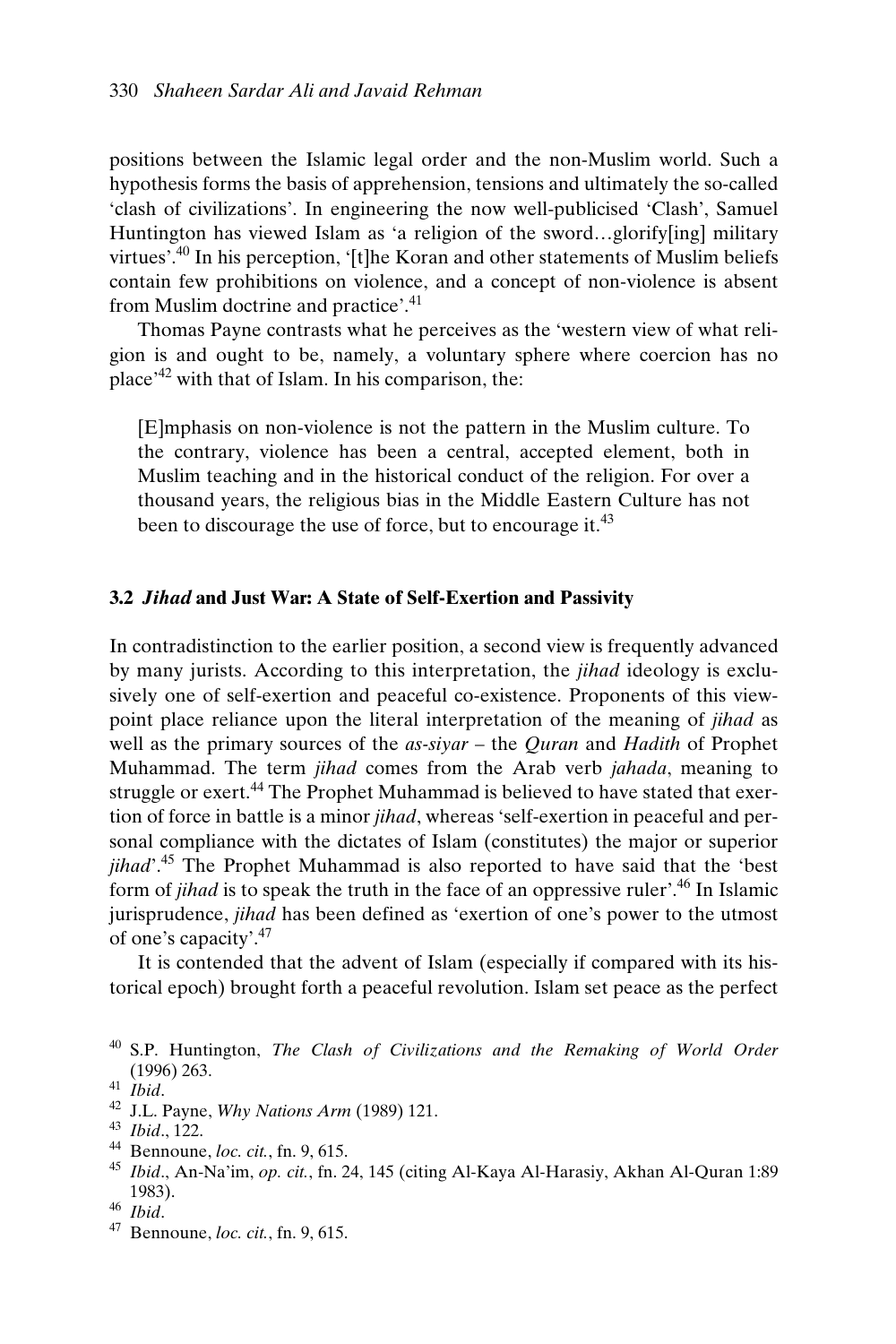social and legal ideal. War was strictly regulated and limited by compulsory legal rules based on sacred texts and equitable principles. Many Muslim scholars cite *Quran* and *Hadith* texts to put forward the argument that in the Islamic tradition (unlike popularly held belief), war is an aberration and a condition which may be resorted to only under unavoidable circumstances.48 The view advanced is that Islam's relations with other nations – as originally expounded by the Prophet Muhammad – was based on the principle of peaceful and non-hostile relations among nations.49 The *Quran* states that

And if they incline to peace, incline thou also to it, and trust in God.<sup>50</sup>

So do not falter, and invite to peace when ye are the uppermost. And God is with you, and He will not grudge (the reward of) your actions.<sup>51</sup>

The fact that peace is the preferred state of affairs is borne out by the following *Quranic* verse:

And make ready for them all ye can of armed force and of horses tethered, that ye may dismay the enemy of God and your enemy and others besides them whom ye know not: God knoweth them. And whatsoever ye spend in the path of God, it will be repaid to you in full, and ye will not be wronged. And if they incline to peace, incline thou also to it and trust in God. Lo! He is the Hearer, the Knower.<sup>52</sup>

There is also authority in the *Quran* regarding avoidance of the use of force in international relations and settlement of disputes through arbitration and negotiation. A *Quranic* injunction states 'If two parties among the believers fall into a quarrel, make ye peace between them'.<sup>53</sup>

The expansion and propagation of Islam started initially by means of peaceful preaching and persuasion. Freedom of religion was applied in theory and practice.<sup>54</sup> A decade after the advent of Islam, persecution of the Prophet Muhammad and his early companions and followers gained momentum. To avoid further persecution, they fled from Makkah to Madina in 622 AD – an event known as *Hijra* (emigration) which also marks the beginning of the Islamic calendar. At Madina, although the first Muslim State was established, interference of the Makkans continued and Muslims lived under

- <sup>49</sup> For a discussion on this point, see Khadduri, *op. cit.*, fn. 33, 293.
- <sup>50</sup> The *Quran*, verse VIII:61.
- <sup>51</sup> The *Quran*, verse XLVII:35.
- <sup>52</sup> The *Quran*, verse VIII:60–61.
- <sup>53</sup> Although it may be argued here that this verse is confined in its application to disputes between believers.
- <sup>54</sup> Mahmassani, *loc. cit.*, fn. 38, 279.

<sup>48</sup> See Abd al-Wahhab Khallaf, *Al-Siyasa al-Shariyya* (1350 A.H.) 61–100; Sayyid Qutb, *al-Adala al-Ijtimaiyya* (1945) 92, 94–95; Hamidullah, *op. cit.*, fn. 11. All these sources are cited in Khadduri, *op. cit.*, fn. 12, 293 n.40.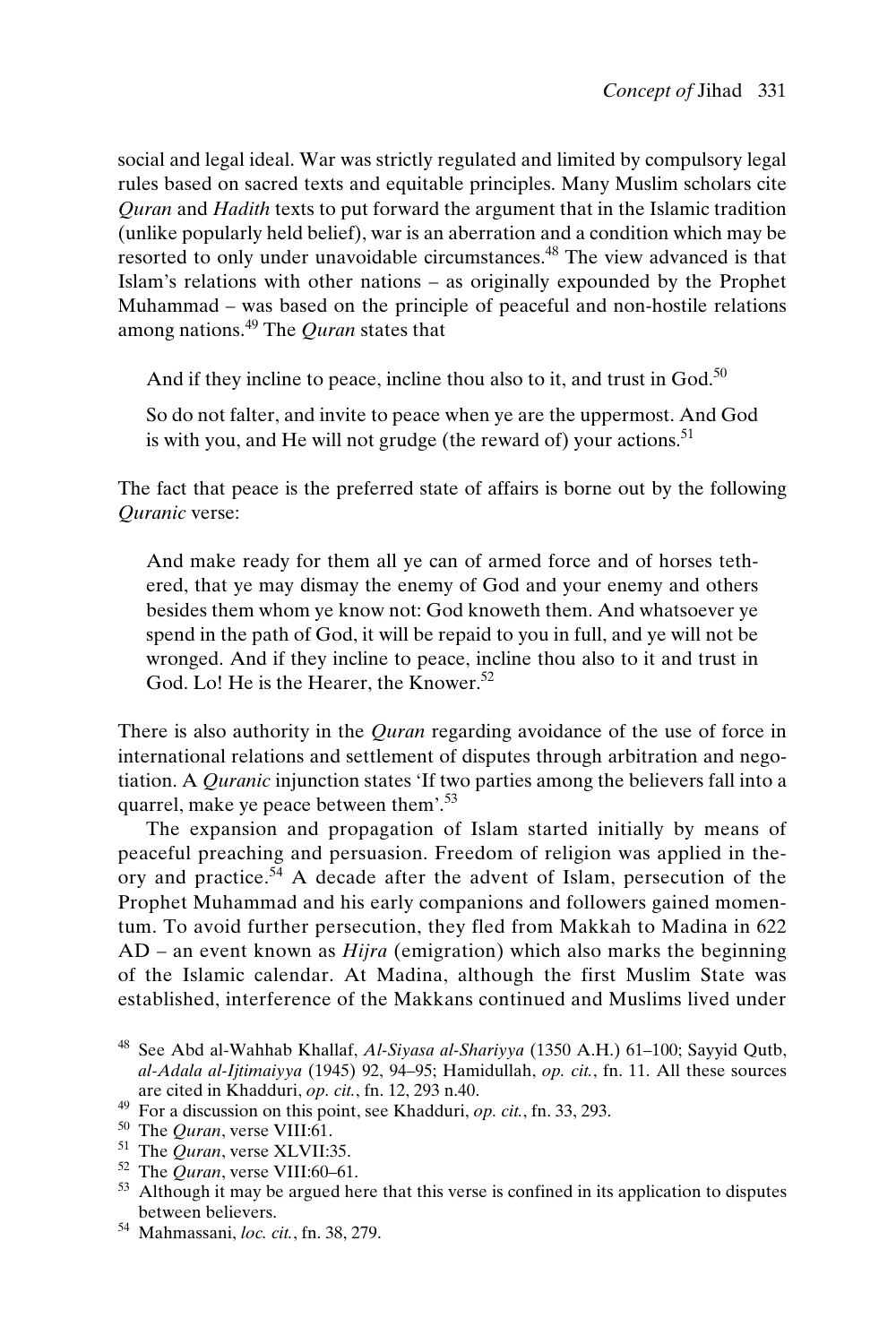persistent fear of invasion from the non-Muslim forces surrounding them. It was at that time, that the doctrine of *jihad* in the sense of armed conflict gained currency, with the express purpose to defend the religious belief of the Muslims and to avoid extermination at the hands of the then dominant group. Thus *jihad* in the sense of 'holy war' was established essentially as a means of self-defence.

The expansion of Islam, according to this viewpoint is substantiated not through the use of force but a variety of factors – use of force or aggression forming only an ancillary element. Muslims perceived themselves as liberators and providers of justice, and the rationale for Islam's expansion and Muslim dominance was that:

[Islam] was the best social and political order the times could offer. It prevailed because everywhere it found politically apathetic people robbed, oppressed, bullied, uneducated, and unorganised and it found selfish and unsound governments out of touch with people. It was the broadest, freshest and cleanest political idea that had yet come into actual activity in the world  $55$ 

Even where force was used it was strictly regulated by a body of Islamic humanitarian laws. Thus according to Eaton:

[T]he rapidity with which Islam spread across the known world of the seventh centuries was strange enough, but stranger still is the fact that no rivers flowed with blood, no fields were enriched with the corpses of the vanquished. As warriors the Arabs might have been no better than other of their kind who had ravaged and slaughtered across the peopled lands but, unlike these others, they were on a leash. There were no massacres, no rapes, no cities burned. These men feared God to a degree scarcely imaginable in our time and were in awe of His all-seeking presence, aware of it in the wind and the trees, behind every rock and in every valley. Even in these strange lands there was no place in which they could hide from this presence, and while vast distances beckoned them ever onwards they trod softly on the earth, as they had been commanded to do. There had never been a conquest like this.<sup>56</sup>

Although there is a vast array of *Quranic* verses and *Hadith* literature rendering *jihad* obligatory on every Muslim male, yet it is not considered a personal duty but only a general duty<sup>57</sup> which, if accomplished by a sufficient number, the

<sup>55</sup> H.G. Wells, *The Outline of History: Being a Plain History of Life and Mankind* (1925) 613–614.

<sup>56</sup> G. Eaton, *Islam and the Destiny of Man* (1994) 29–30.

<sup>57</sup> M. Khadduri, 'International Law', in M. Khadduri and H. J. Liebesny (eds.), *Law in the Middle East* (1955) 353, where it is stated that *jihad* was a required duty of the whole Muslim community, binding the Muslims en masse rather than individually.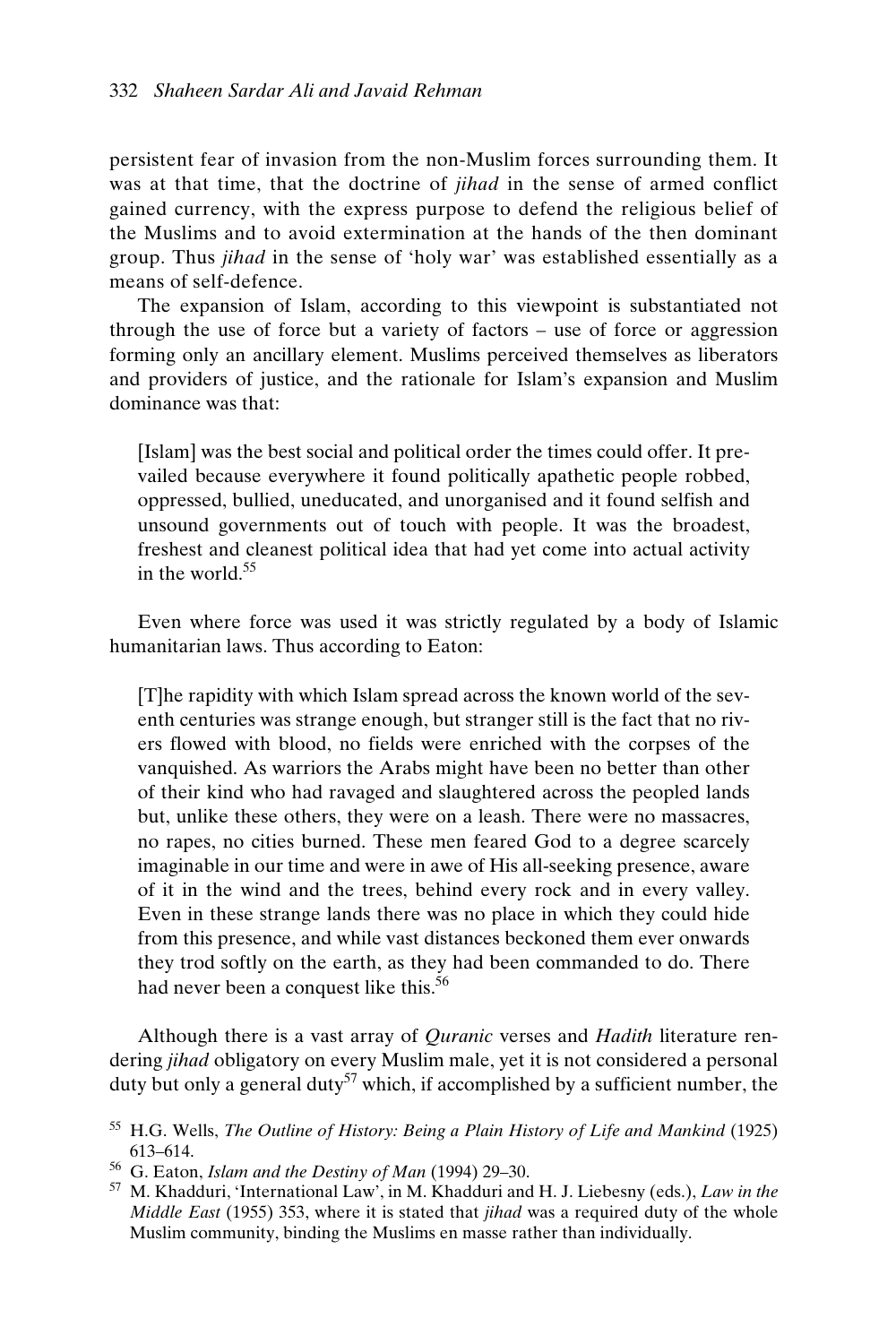rest will not be condemned for the neglect of that duty – this fact renders administration of *jihad* entirely in the hands of the government.<sup>58</sup> Those sections of the population who are exempted from participating in *jihad* include children and the blind, lame, old, sick or the very poor.<sup>59</sup> Women and slaves are also exempted from military service, $60$  but in case of need, even these are liable to active military service.<sup>61</sup>

### **3.3 Contextualising and Rationalising** *Jihad* **Ideology –** *Dar-al-sulh***, the third way**

As indicated earlier, there are disagreements among jurists regarding the nature of *jihad* in Islam. Some argue that it is essentially defensive in nature, whereas others are inclined to consider it as including an offensive or aggressive element.<sup>62</sup> It is submitted that the truth probably lies somewhere in the middle, and on a historical plane one might argue that Islamic doctrine of war changed course in keeping with imperatives of time and circumstances: A critical feature in this regard is the contextualising of *jihad*. Originating from the premise of peaceful propagation of the Islamic faith and resort to war only as a measure of self-defence, the doctrine went through a change when persecution of Muslims by the Makkans lead to their emigration to Madina. *jihad* (in the sense of use of force) was established and permitted to protect Muslims and to ensure their right to practice their religion.<sup>63</sup>

With the developments in *as-siyar*, the expansion of Islamic jurisdictions and increasing interaction of Muslims with other equally powerful societies, the *jihad* ideology underwent a change. Although the instrument by which the Islamic state was meant to sustain itself and expand territorially was through waging of *jihad*, this did not always mean going to war. Muslim states had to acknowledge the *de jure* existence and legitimacy of other communities and States. *jihad* could take the form of intensive religious propaganda which may be construed as a continuous process of psychological and political warfare without resort to use of force in the military sense.<sup>64</sup> In their assessment of this phase of *as-siyar*, some Islamic scholars such as Khadduri, prefer to compare the conflict between *dar-al-Islam* and *dar-al-harb* to non-recognition in inter-state relations without precluding negotiations between the parties.<sup>65</sup> Khadduri's

<sup>59</sup> Kasani, VII, 97 cited in Mahmassani, *loc. cit.*, fn. 38, 280.

- <sup>61</sup> Hamidullah, *op. cit.*, fn. 11, 164.
- <sup>62</sup> Mahmassani, Hamidullah, Agha Shahi are among writers subscribing to the view that Islam only permits war in self-defence, while Khadduri and Abdullahi Ahmed An-Na'im argues that Islam permits use of force for propagation of faith which means that it is inherently aggressive in nature.
- <sup>63</sup> Mahmassani, *loc. cit.*, fn. 38, 277–279.

<sup>65</sup> *Ibid*.

<sup>58</sup> Hamidullah, *op. cit.*, fn. 11, 163, and accompanying footnotes.

<sup>60</sup> In support of this view, Ayni XIV states at 164 that the Prophet Muhammad said 'Your *jihad* is pilgrimage'.

<sup>64</sup> *Ibid*.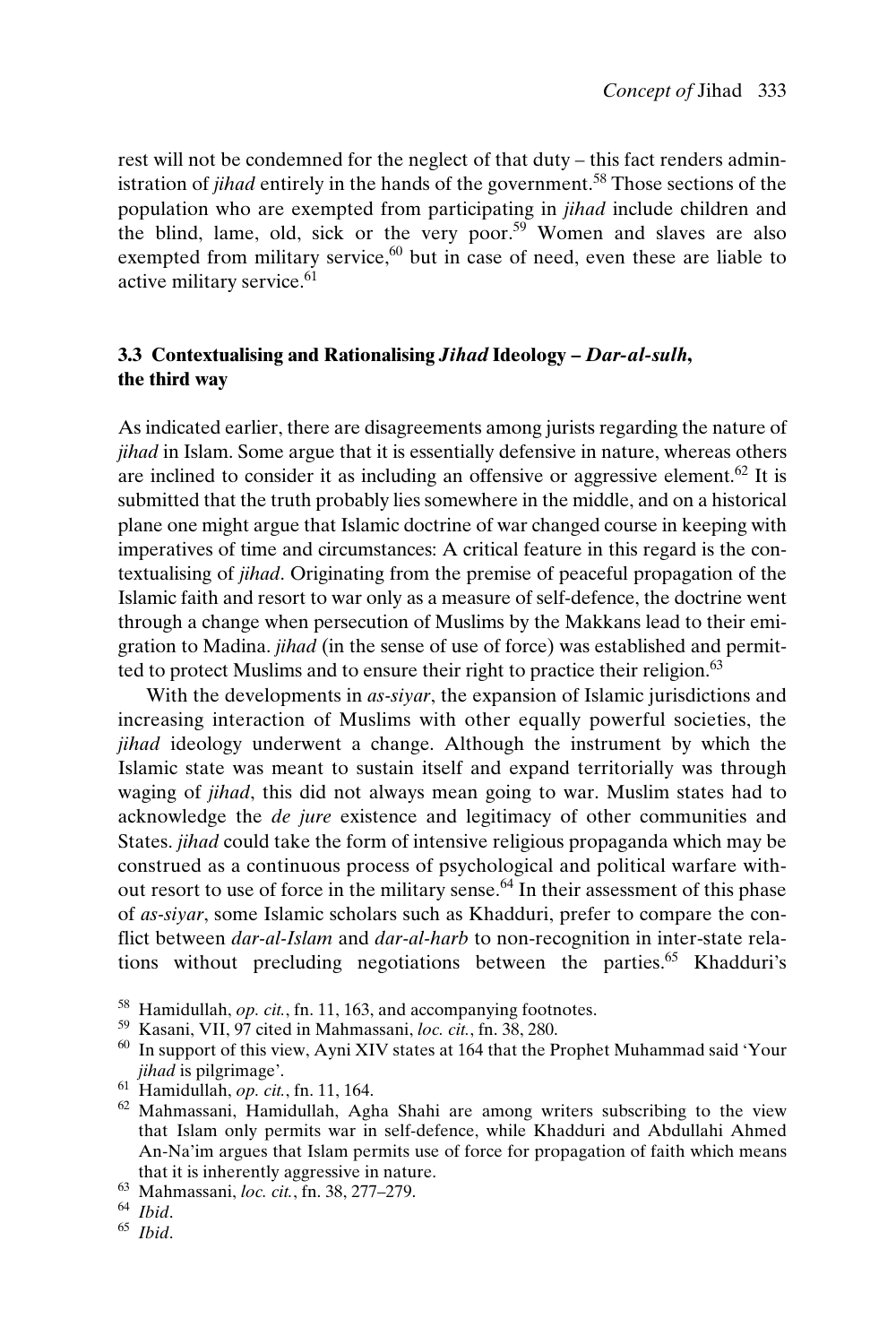argument provides an avenue for peaceful coexistence between *dar-al-Islam* and *dar-al-harb* which he also reinforces by referring to permissible periods of peace when *jihad* (in terms of use of force) stood suspended.<sup>66</sup>

With reference to the above argument, the generally accepted view of Muslim scholars on permissible periods of peace was restricted to ten years relying on the Treaty of Hubaybia made during the lifetime of the Prophet Muhammad.<sup>67</sup> Later practice of Muslim states reflects extension of the ten-year rule to treaties of unlimited duration.68

Some Muslim jurists have argued that the division of the world into *dar-al-Islam* and *dar-al-harb* was necessitated by prevailing conditions and a sense of insecurity among the fledgling Muslim community. Present-day conditions evolving from historical experiences of conduct of Muslim states with their non-Muslim counterparts dictate different subdivisions.<sup>69</sup> These writers stress the various peaceful options available in Islam, making room for a third category beyond *dar-al-Islam* and *dar-al-harb* called *dar-al-sulh* (the abode or territory of peace). The *dar-alsulh* concept itself is based on security offered to people of *dar-al-harb*, i.e. promise of *aman* or security which must be met unconditionally, *dhimmi* status which made Christians, Jewish and members of other religions included as *ahlal-Kitab* (people of the Book) protected semi-citizens,70 and the *muwada'ah*, or *pacta sunt servanda*, the recognition of the binding nature of treaties which could not be revoked without notice. It may be argued that introduction of the *dar-alsulh* as a third category of states in Islamic international law opens up the possibility of building upon options of peaceful settlement of disputes in the Islamic tradition. Dr. Gamal Badr attempts to place this tripartite notion of the world, i.e. the *dar-al-Islam*, *dar-al-sulh* and *dar-al-harb* in the historical perspective of Islam, stating that it has passed through three stages of unequal duration, the age of expansion, the age of interaction and the age of coexistence.

The 'age of expansion' where Islam embarked on its mission of winning the whole world. The theory elaborated by jurists of the day was to term collectively the rest of the world which was outside the domain of Islam as *dar-al-harb* (the abode or territory of war). The 'normal' relationship between it and the Muslim state was considered to be war. Truce was permitted but its duration could not exceed ten years.71 (cf. the Treaty of Hudaybia). The age of expansion lasted over a century after which it became clear that the objective of carrying Islam to the four corners of the world was unattainable. The realities of interaction with non-Muslim powers imposed new juridical formulations, although some jurists carried over to the age of interaction the norms and thinking of the previous age.

 $70$  This status was to be continued legally even during time of war.

<sup>66</sup> *Ibid*.

<sup>67</sup> See Badr, *loc. cit.*, fn. 25, 56–57; Hamidullah, *op. cit.*, fn. 11, 552–553.

<sup>68</sup> *Ibid*.

<sup>69</sup> This view is shared by H. Kruse, *The Foundation of Islamic International Law* (1956) and S.M. Banajah, *Al-Mabadi' Al-Siyasiyah* (1985), cited in Bennoune, *loc. cit.*, fn. 9, 619–620 n.42 and 68, respectively.

<sup>71</sup> Badr, *loc. cit.*, fn. 25, 56–57.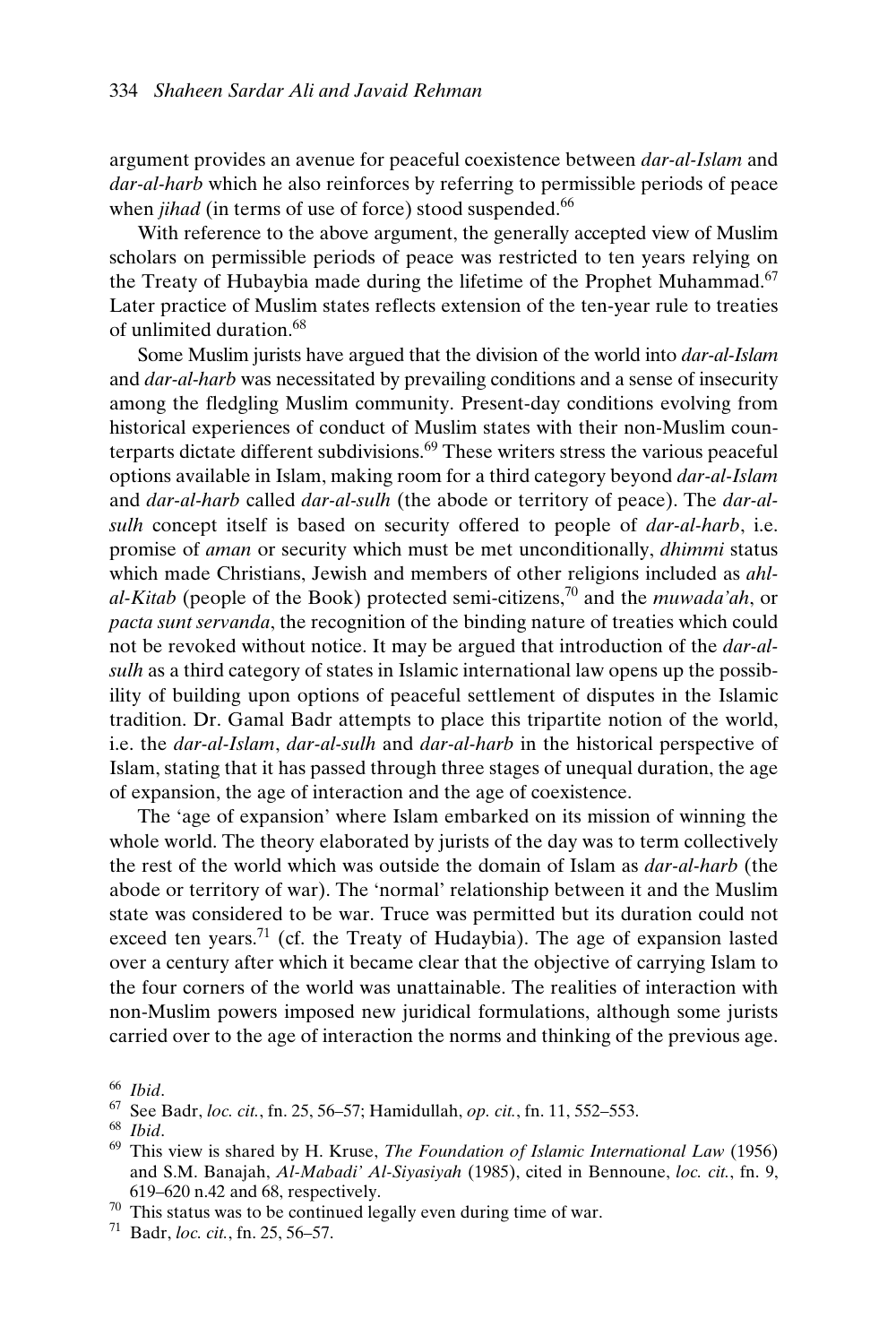The 'age of interaction' saw the main change in legal thought in the rationale for waging war against non-Muslims. While in the earlier period waging of war against disbelievers was justified by the mere fact of their disbelief, later jurists placed more emphasis on their hostility to and aggression against Islam as a rationale for *jihad*. Badr argues that it was in this age of interaction that the dichotomy of *dar-al-Islam*/*dar-al-harb* was replaced by a tripartite division of the world into *dar-al-Islam*, *dar-al-harb* and *dar-al-sulh*, i.e. the 'abode or territory of peace'. The *dar-al-sulh* is comprised of those states which, while not recognising the authority of the Muslim state over them, are not hostile and entertain friendly relations with it.<sup>72</sup>

The 'age of coexistence' or the third age in Islamic international law coincides roughly with the formative stage of international law as we know it today. In the age of coexistence, which continues to this day, peace has come to be more widely recognised as the 'normal' relationship between the Islamic and non-Islamic states, and treaties of amity no longer need to be of fixed duration.<sup>73</sup>

The above discussion, if established as the accepted view of Muslims will have far-reaching implications for the doctrine of *jihad* in Islam where one of the reasons for going to war is to bring the *dar-al-harb* into the fold of *dar-al-Islam*.

Many serious issues arise regarding the philosophy of *jihad* in the Islamic legal tradition. From a survey of the writings of some scholars on the subject, it is evident that applicability of the doctrine is not confined to self-defence.<sup>74</sup> It is permissible as an instrument of reprisal against a rebellious population, including apostates, in support of allies in foreign jurisdictions, whether Muslim or non-Muslim. Finally, one may also argue that *jihad* may be used as a tool for expansion of the Muslim faith, lending strength to the argument that Islam spread by the sword.<sup>75</sup>

### **3.4 Observations Regarding Applicability of** *Jihad*

In the light of the *Quran* and *Sunna*, as well as writings of jurists, there appears to be little consensus as to what the conclusive rules for *jihad* are. The safest line of analysis might lie in arguing that a particular injunction came about in keeping with the dictates of time. It will also be relevant to mention here that in line with *Quranic* hermeneutics, every rule has many alternatives. Thus on a continuum, one will witness options ranging from strict punishment to complete forgiveness.

<sup>72</sup> *Ibid*., 57.

<sup>73</sup> These views are also propounded, Khadduri, *op. cit.*, fn. 12.

<sup>74</sup> For a detailed discussion on the doctrine of *jihad*, also *ibid*., 55–82.

<sup>75</sup> Khadduri argues that although it was not a consciously formulated policy, Muhammads' early successors, after Islam became supreme in Arabia, were determined to embark on a ceaseless war of conquest in the name of Islam. The *jihad* was therefore employed as an instrument for both universalisation of religion and the establishment of an imperial world order, *ibid*., 55.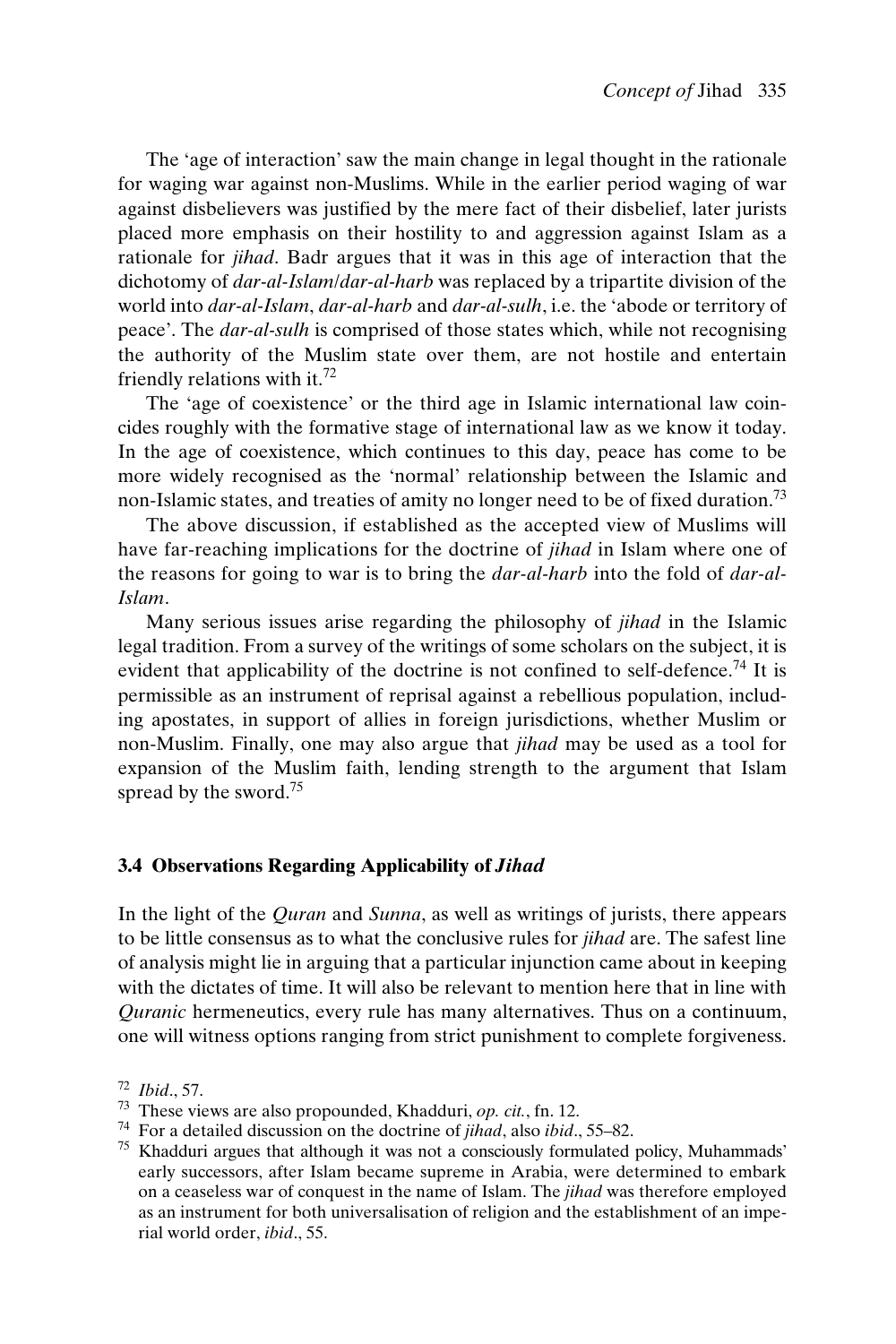The question one must ask here is: why have the strictest and most extreme measures been adopted as law without leaving room for the less harsh alternatives? An example of this ambiguity and alternatives may be demonstrated in *jihad* against apostates. Mahmassani defines apostasy as abjuration of Islam, committed voluntarily by a Muslim, either by words or by acts.76 He believes that there are two courses open to an apostate from Islam. He/she is first invited to return to Islam. If he/she fails to comply, he/she is then liable to capital punishment according to the prevalent Hanafi School,77 on the basis of a *Hadith* of the Prophet which says 'He who changes his religion must be killed'.78 But there is a *Quranic* verse that appears to establish a different rule by proclaiming that 'There is no compulsion in religion'.79 If however apostasy is collective and is accompanied by secession or desertion to the enemy, then it justifies declaration of war. In such a case, it is equivalent to rebellion and discord (*fitnah*), which, in terms of the *Quran*, is worse and more serious than murder.<sup>80</sup> Badr also states that, according to the true interpretation of the *Quran*, not mere renunciation of Islam but becoming an enemy of Muslim society and state was punishable.<sup>81</sup> He refers to a *hadith* where an individual was brought to the Prophet Muhammad, so that the penalty of apostasy would be applied to him. He had thrown his spear out in the desert wanting to kill God because he had lost a beloved woman whom he had wanted to marry. When brought to the Prophet Muhammad to stand trial, the response of the Prophet was 'Isn't it enough for you to believe in God?' The man was not brought to trial, and the penalty was not applied. As Badr describes it, apostasy was more a political question than anything else, comparable in modern laws with treason. It was withdrawal from Islam, taking action against the Islamic nation in a treasonous sense, as opposed to the individual's choice of adopting a different type of belief. Another school of thought argued that denial of Islam, the surrender in peace to God, was the essence of apostasy.<sup>82</sup>

A further question arising out of our discussion of permissible *jihad* lies in using it as a means of converting non-Muslims to the Islamic faith. Here too, there appears an element of conflict between freedom of religion and the goal of converting people to Islam. Hamidullah is of the view that although no one may be forced to embrace the Islamic faith, yet Islamic rule is to be established by all

- <sup>76</sup> Mahmassani, *loc. cit.*, fn. 38, 287.
- <sup>77</sup> Women apostates are not liable to capital punishment.
- <sup>78</sup> Ayni XXIV, 79; and Suyuti, Jami, No. 8559, cited in Mahmassani, *loc. cit.*, fn. 38, 201 n.39.
- <sup>79</sup> The *Quran*, verse II:256.
- <sup>80</sup> The *Quran*, verse II:191, 217.
- <sup>81</sup> Badr, *loc. cit.*, fn. 25, 76, believes that the concerns of those Muslim delegates at the United Nations who, during the discussions leading to the adoption of the Universal Declaration of Human Rights in 1948 wanted to avoid the term 'to adopt', in that instrument was because they did not want to encourage change of religion from Islam to another. These Muslim representatives were concerned on the basis of lessons of the last century where Muslims were converted by missionaries of imperial powers. Badr believes this to be a political question.
- <sup>82</sup> *Ibid*. Dr. Hassan, participating in the discussion is of the view that the issue of apostasy was not political but legal; to say that it was political was not to answer the question.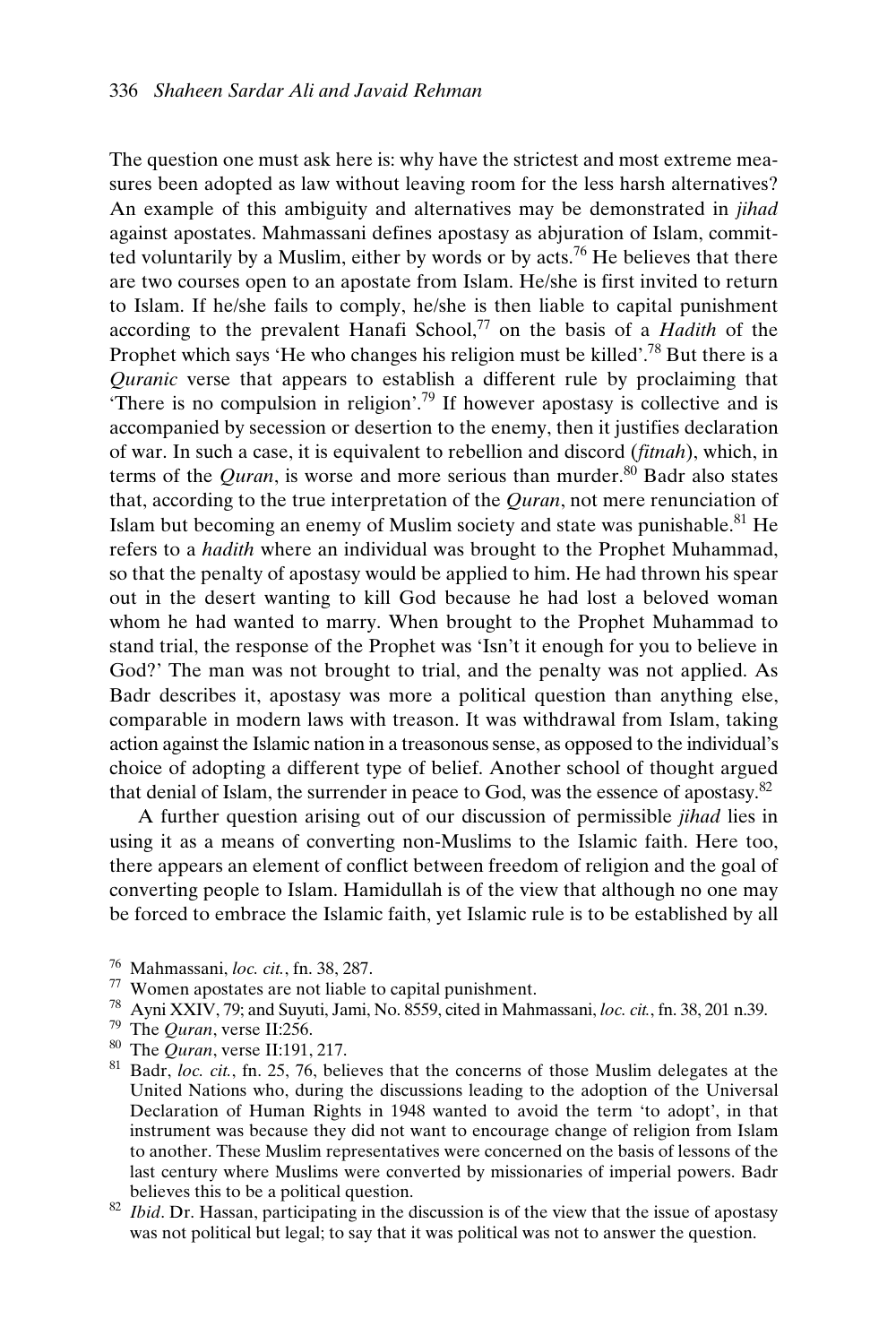means. It is not clear what this statement implies, but one might pose the question that if non-Muslims refuse to embrace Islam, would it be legitimate to wage war against them? Verse II:256 of the *Quran* appears to enjoin the opposite stating: 'There is no compulsion in religion. The right direction has become distinct from error'. Similarly, Verse CIX:6 says 'Unto you your religion and me my religion'.

Some Muslim scholars on *jihad* argue that when a Muslim state is free from internal commotion and strife and has sufficient power to hope for victory in case of resistance, then it is its duty to invite the neighbouring non-Muslim sovereigns to accept the unity of God as an article of faith and believe in Muhammad as the Messenger of God. If they do, they will retain their power and will secure themselves against hostility on the part of the Muslim state. If the invitation is rejected, the non-Muslim chief within the Arabian peninsula has no other choice but to face the sword. If, however, his territory is outside Arabia, the alternative is to pay a yearly *jizyah* or the protection tax, which will secure his territory against Muslim attack. If both these alternatives are rejected and all peaceful persuasion and reasoning fail, then it is the duty of the Muslim State to declare war in the name of God until it conquers and receives the *jizyah* or has the gratification of knowing that the other party has at last embraced Islam.<sup>83</sup>

With regard to the above justifications for *jihad*, it is submitted that it would be difficult to uphold this opinion on some counts. First and foremost is the inherent contradiction between conversion to Islam by the use of force and freedom of religion verses mentioned above. Second, how valid would these alternatives be in a multi-national world where there is no single Muslim state entity as envisaged in the arguments of Muslim jurists?

Moreover, the distinctive features of *dar-al-Islam* and *dar-al-harb* itself have undergone a change over the centuries. States that would have come within the purview of *dar-al-harb* now no longer answer to that description. A broad definition of *dar-al-Islam* is 'any territory whose inhabitants observe Muslim law'. To further narrow this down, one would have to pose the question: Must Islamic law be observed by the majority of the people, by a considerable number of them, or are there any other conditions required for a territory to be termed *dar-al-Islam*? It is stated that in order that a Muslim territory be regarded as *dar-al-Islam*, the believer should be able to freely fulfil his/her religious obligations. One of the tests was whether prayers on Fridays and Eid (feast days) could be held in the territory.84 On this definition, British India was considered by Muslim scholars as a *dar-al-Islam.*85 On the same analogy, one may argue that western states, such as Britain, today also qualifies as *dar-al-Islam*,<sup>86</sup> thus in turn leading to a re-evaluation of the divisions of *dar-al-harb* and *dar-al-Islam*. On the definition given above, very few, if any, countries of the world would qualify as other than *dar-al-Islam*.

- <sup>83</sup> Hamidullah, *op. cit.*, fn. 11, 171–172.
- <sup>84</sup> Khadduri, *op. cit.*, fn. 12, 155.
- <sup>85</sup> Rahim, *op. cit.*, fn. 9, 396–397.
- <sup>86</sup> Almost every city in Britain has at least one mosque, where Friday and Eid prayers are held. The Muslims also have facility of halal meat slaughter houses and so on.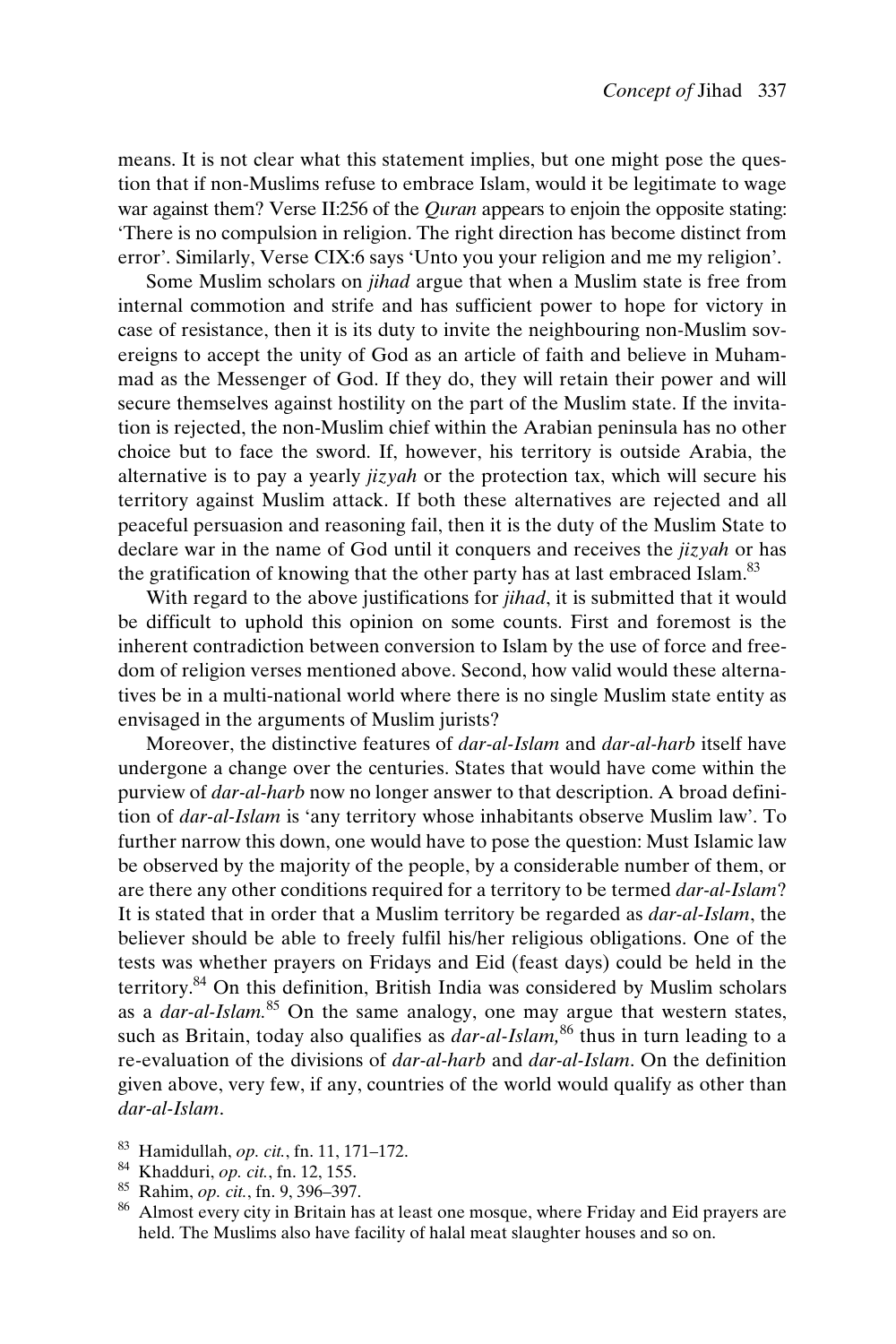### **4 ISLAMIC LAW,** *JUS AD BELLUM* **AND** *JUS IN BELLO*

In common with general international law in prescribing, the laws relating to the use of force (*jus ad bellum*), Islamic law and *as-siyar* also regulate the conduct of hostilities (*jus in bello*). Although Islamic law attempted to inject strong humanitarian precepts in warfare, the *jus in bello* principles are often heavily intertwined with *jus ad bellum*. In the Islamic tradition, substantial limitations are placed in conducting warfare. $87$  As examined in the earlier sections, war is permissible and is regarded as an integral part of human existence. *As-siyar* has, however, from the outset, endeavoured to develop regulatory norms for the conduct of wars and conflicts. Although not entirely synonymous, the Islamic humanitarian laws are in line with rules of modern international humanitarian law.88 Within *as-siyar*, there exist clear rules relating *inter alia* to, notice of commencement of hostilities, unless it is a defensive war, effects of war, methods of warfare, organisation of the army and navy, modes of fighting, time of fighting, preparation, discipline and regulation of the army. The *jihad* manifested in war is to be conducted under certain rules, which though originating in the seventh and eighth century, are still relevant today. Rules for the conduct of warfare created a category of protected persons. A distinction is made between combatants and enemy non-combatants. Those non-combatants who are unable to participate in hostilities are classed as protected persons and cannot be attacked, killed or otherwise molested.<sup>89</sup> Jurists differ on many details concerning protected persons, but there is general agreement that they include children, women, $90$  the very old, blind, crippled, disabled (mentally and physically disabled) and sick.<sup>91</sup> In addition to these, 'monks and hermits who retire to a life of solitude in monasteries or cloisters, and other priests who do not associate with other people' are also to be categorised as protected persons.  $92$  Mahmassani cites an incident where the Caliph Abu Bakr forbade his commander from harming any religious person.<sup>93</sup> These instructions are in line with rules regarding inviolability of places of worship stated in the *Quran* in the following terms:

<sup>93</sup> Shaibani I, 39–55, *ibid*.

<sup>87</sup> Bennoune, *loc. cit.*, fn. 9, 620–621.

<sup>88</sup> An-Na'im, who considers *jihad* as an inherently aggressive concept declares that 'Historically, *jihad* was a positive phenomenon because it humanised the practice of warfare in the Middle Ages. First, *Sharia* prohibited the prevalent practice of using war for material gain or revenge. Second, the Prophet and his companions, acting in accordance with the *Quran* and *Sunna*, laid down very specific and strict rules for honourable combat'. A.A. An-Na'im, 'Islamic Law, International Relations, and Human Rights: Challenge and Response', (1987) 20 *Cornell International Law Journal* 317, 326.

<sup>89</sup> Mahmassani, *loc. cit.*, fn. 38, 301.

<sup>&</sup>lt;sup>90</sup> A woman leader, however, forfeits this right.

<sup>91</sup> Mahmassani, *loc. cit.*, fn. 38, 302–303, where states that Shafei and Ibn Hazm limited the exemption of protected persons to women and children.

<sup>92</sup> *Ibid*., 301.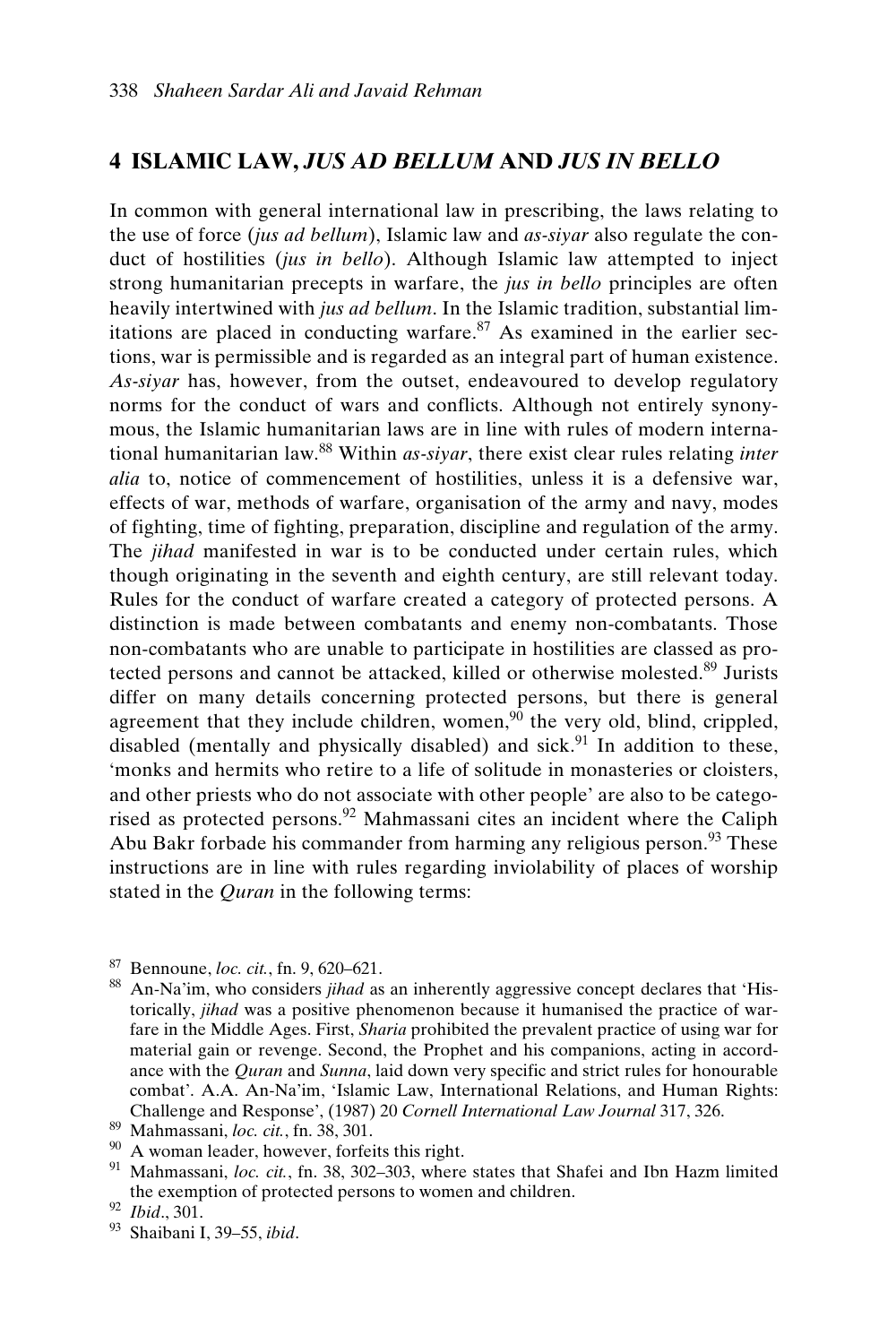And had it not been for God's repelling some men by means of others, cloisters, churches, oratories and mosques, wherein God's Name is oft mentioned, would have been demolished.<sup>94</sup>

This verse of the *Quran* is also cited in support of freedom of religion in Islam and against forced conversion to Islam.

In addition to rules regarding protected persons during armed conflict, rules exist in the Islamic tradition aiming at humane conduct of warfare. Treachery and mutilation are prohibited, except in case of reprisals.<sup>95</sup> A saying of the Prophet Muhammad is cited: 'Do not steal from the spoils, do not commit treachery, and do not mutilate'.96 Another *Hadith* declares that 'if anyone of you fights, let him avert the face'. It is also forbidden to burn enemy warriors alive.<sup>97</sup> On the basis of the various sources regarding the conduct of armed conflict, Kasani laid down a general rule regarding protected persons in Islam. He is of the opinion that 'any person capable of fighting may be killed, whether he actually fights or not, and any person unable to fight may not be killed unless he actually participates in the fighting physically or mentally by way of tendering advice and provocation'.<sup>98</sup>

There is difference of opinion among Muslim jurists regarding treatment of prisoners of war which they considered under the heading of 'spoils of war'. This difference is based on two sets of *Quranic* verses, each enjoining a different course of action in the treatment of prisoners of war. The first verse declares that there are only two options available for prisoners who do not embrace Islam or enter into a pledge of safeguard or pact of *dhimmah*. Otherwise, they are to be killed or enslaved.<sup>99</sup> The majority of jurists however prefer to base their rules on a later *Quranic* verse that provides for redemption or release of prisoners of war. According to this interpretation of *as-siyar*, prisoners or hostages are never to be killed or enslaved. Muhammad Hamidullah in a detailed examination has listed nineteen practices expressly prohibited by Islamic law – these include a ban on the abuse and maltreatment of prisoners and hostages.<sup>100</sup>

Amidst this controversy, a few general rules may be identified that leave the Head of State with one of the following five courses:

1. Adult male captives are to be enslaved if this is necessary for weakening the enemy. Women and children cannot be killed;

<sup>94</sup> The *Quran*, verse XXII:40.

<sup>95</sup> Hidayah II, 117, cited in Mahmassani, *loc. cit.*, fn. 38, 303.

<sup>&</sup>lt;sup>96</sup> Ayni XIII, 115, cited in *ibid*.

*Ibid.*, citing Mughni X, 502; Hidayah II, 117 and Nawawi Xii, 43.

<sup>98</sup> Kasani VII, 101, cited in Mahmassani, *loc. cit.*, fn. 38, 304.

The *Quran*, Verse XXXXVII:4 states thus: 'So when you meet those who disbelieve, it is smiting of the necks until you have routed them, then tighten the fetters (bond), and afterwards either benevolent release or ransom till the war lay down its burden'.

<sup>100</sup> Hamidullah, *op. cit.*, fn. 11, 205–208.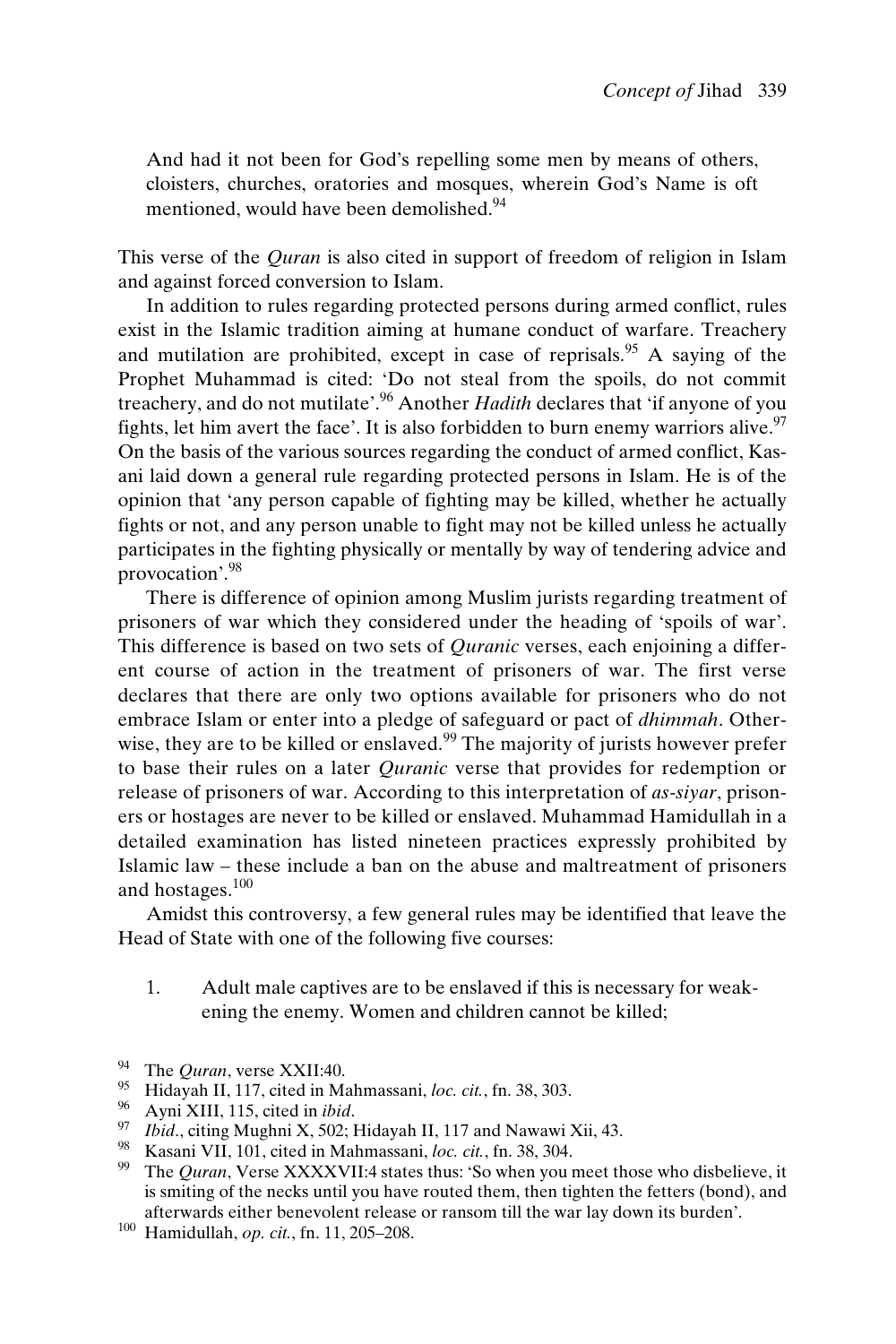- 2. Enslavement of captives and their treatment as spoils of war;<sup>101</sup>
- 3. Redemption by exchange for Muslim prisoner;<sup>102</sup>
- 4. Redemption by payment of ransom (in money or property);<sup>103</sup>
- 5. Benevolent release (*mann*) of prisoners of war.

In addition to the abovementioned general rules, some mention must be made of captives who have embraced Islam, either before or after being captured. Such persons cannot be treated as prisoners of war because they enjoy immunity for their life, property and young children.<sup>104</sup> Special immunity is also granted as a result of a pledge of safeguard (*aman*) or a *dhimmah* pact.105

Another important set of rules in Islamic laws of war relates to destruction likely to be caused in the course of battle. Since in Islam, the objective of war is neither the achievement of victory nor the acquisition of the enemy's property, participants of *jihad* are meant to refrain from unnecessary bloodshed and destruction of property when waging war. There are, however, three differing views on this issue.106 The first, held by several jurists (including the Hanafis) proceeds from the premise that inviolability of property is a corollary of the inviolability of its owner. Hence, where life of the owner is not immune, his property cannot possess this quality. This view therefore permits the destruction of enemy property including all fortresses, houses, water supplies, palms and other fruit trees and all other plants and crops. Jurists subscribing to this view cite a *Quranic* verse in support of their contention which states that:

Whatever palm you cut down or left standing on its roots, it was by God's leave $\ldots^{107}$ 

It also allows slaughter of any animals belonging to the enemy, including horses, cows, sheep and cattle, poultry of any kind, bees and beehives. Transferring animals and weapons from the enemy back to Islamic territory is also allowed, but if this course of action is not feasible, animals may be slaughtered and burnt, whereas weapons may be destroyed to prevent the enemy from using them.<sup>108</sup>

- <sup>101</sup> An Order of the Caliph Omar is stated to have forbidden the enslavement of an Arab or at least that their manumission is preferable. Mahmassani cites a number of authorities in support of this including Razi VII, 508 and Ayni XIII, 105.
- <sup>102</sup> Abu Yusuf, a disciple of Abu Hanifa states that such a redemption is only permissible if this is carried out before the division of the booty.
- <sup>103</sup> The Prophet Muhammad is said to have recommended this course by saying: 'Release the captive, feed the hungry and visit the sick' (narrated in Bukhari). Authorities cited in Mahmassani, *loc. cit.*, fn. 38, 307 n.26.
- <sup>104</sup> *Ibid*., 306. But there is no consensus among Muslim jurists on this point.

- <sup>106</sup> *Ibid*., 309, has identified some sources including Kasani VII, 100–102; Mawardi, 49–50; Hidayah II, 116; Shaibani I, 39–55; Muhalla X, No. 924; and Mughni X, 506–509.
- <sup>107</sup> The *Quran*, verse XXXXXIX:5.
- <sup>108</sup> Mahmassani, *loc. cit.*, fn. 38, 310.

<sup>105</sup> *Ibid*.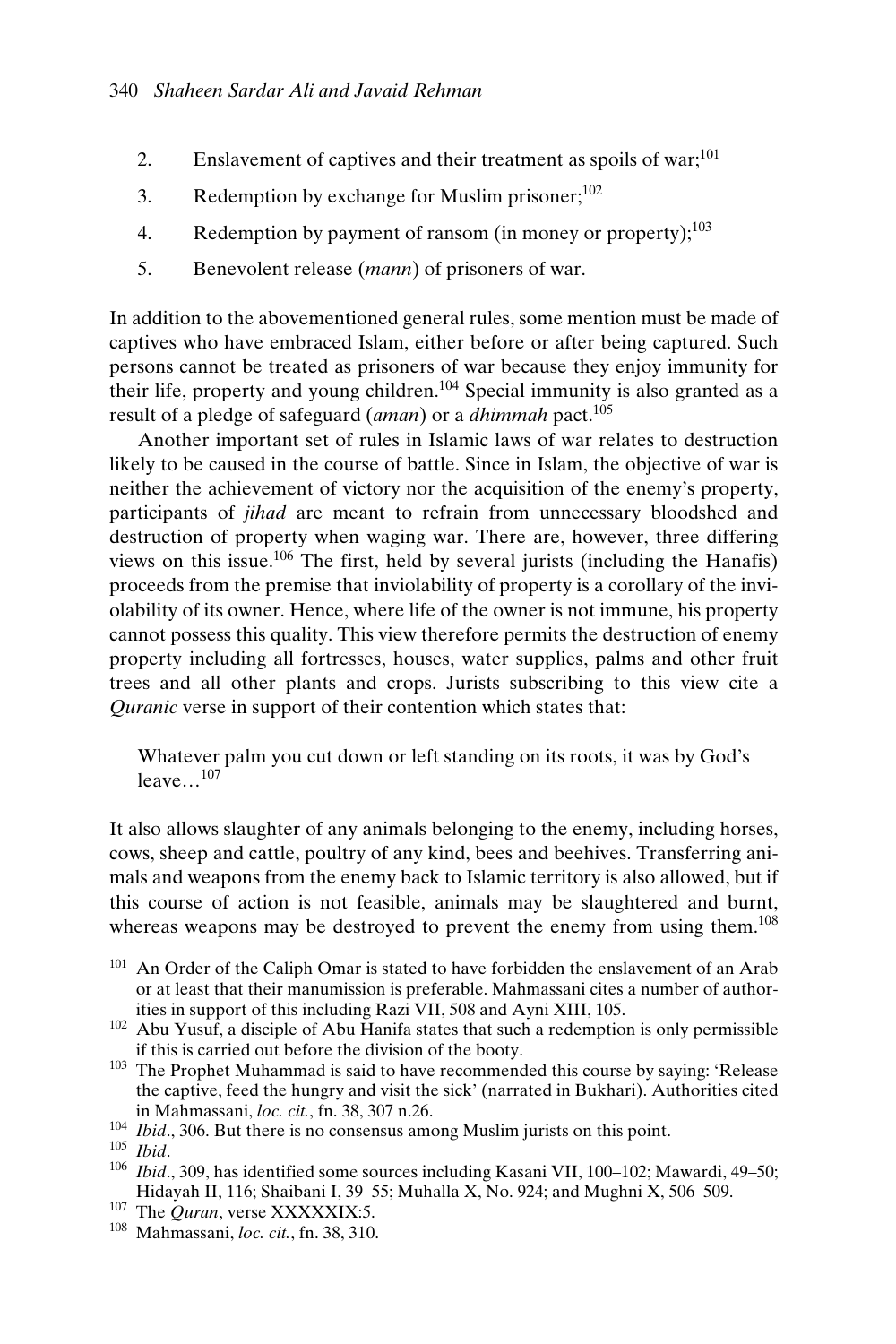The second view on the subject is held by a growing number of jurists $109$  who agree partly with the first view but disagree with killing animals, except those required for food or slaughtered by necessity, as in killing the horse of an enemy in battle. A third view in this regard which is the most respected was held by the first Caliph, Abu Bakr, which he explained in a celebrated address to the first Syrian expedition stating thus:

Stop, O people, that I may give you ten rules to keep by heart! Do not commit treachery, nor depart from the right path. You must not mutilate, neither kill a child or aged man or woman. Do not destroy a palm-tree, nor burn it with fire and do not cut any fruitful tree. You must not slay any of the flock or the herds or the camels, save for your subsistence. You are likely to pass by people who have devoted their lives to monastic services; leave them to that to which they have devoted their lives. You are likely, likewise, to find people who will present to you meals of many kinds. You may eat; but do not forget to mention the name of Allah.<sup>110</sup>

One last element in the laws of war in Islam needs mentioning here, i.e. rules relating to spoils of war (*ghanimah*), defined as any property seized by force from non-Believers in the course of war.<sup>111</sup> It includes, not only property (movable and immovable), but also persons, whether in the form of *asra* (prisoners of war) or *sabi* (women and children). The spoils belong to those who participated in war and must be divided after, not before, winning the war. Although there is a difference of opinion among jurists regarding details of distribution of the *ghanimah*, the general rule on the subject is that one fifth is reserved for the state to be used in certain public works, and the remainder is to be distributed among the participants (soldiers).

The one fifth laid aside as the public share is further divided according to a verse of the *Quran* which states thus:

And know that whenever you have taken as booty, a fifth thereof is for God and for the Messenger, and for the kinsmen and orphans and the needy and the wayfarer.<sup>112</sup>

On the basis of the *Quranic* verse, this one-fifth share must be further divided as follows:<sup>113</sup>

1. The share of God and the Prophet Muhammad;

<sup>110</sup> Tabari, *Tarikh* I, 1850, cited in Khadduri, *op. cit.*, fn. 12, p. 102.

<sup>112</sup> The *Quran*, verse VIII:41.

<sup>109</sup> Including the extinct Zahiri school of thought.

<sup>111</sup> For detailed rules on division of spoils of war, see Mahmassani, *loc. cit.*, fn. 38, 310– 318; Khadduri, *op. cit.*, fn. 33, 118–132; Hamidullah, *op. cit.*, fn. 11, 245–251.

<sup>113</sup> There is controversy among the jurists as to details.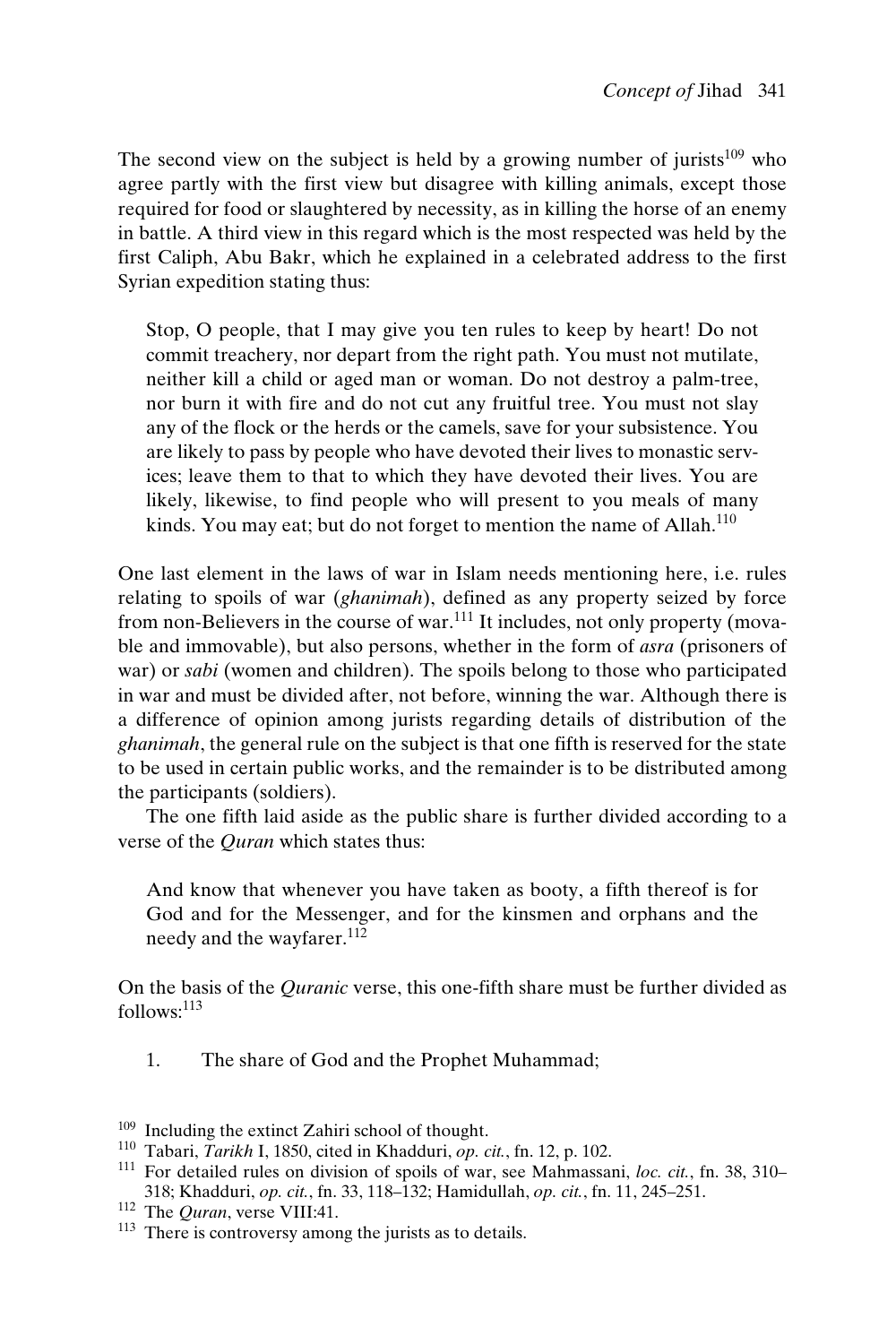- 2. The share of the Prophet Muhammad's kinsmen;
- 3. The share of orphans;
- 4. The share of the needy;
- 5. The share of the wayfarer.

## **5 CONCLUSION**

Up until this time, the international law scene has witnessed hegemony of Western legal doctrine with little attempt to take on board concepts of *as-siyar* in discussions on the modern law of nations, including humanitarian law and laws of armed conflict.<sup>114</sup> Our study has established that it is not possible to ignore rules developed in the Islamic legal system as regards conduct of inter-state relations including laws of war, which even today form a coherent body of rules comparable with any legal system of the world. The problem however has been, that rather than compare Islamic laws of war of the seventh and eighth century with comparable laws in other legal systems of that period, the tendency has been to draw comparisons with twentieth century regulations in the field of international law and argue that Islamic law falls short of current standards.

It is submitted that in many areas of international law, such as human rights and the laws of war, rules of Islamic international law could be applied to build a better and more effective international legal order. Classical Islamic legal thought dictates that States can never be sovereign and are always subordinate to God's will and that individuals are subjects of international law.<sup>115</sup> Furthermore, Islamic law of nations is monistic thus according greater juridical validity to international law in domestic legal structures.116 In this respect, there is no distinction between the ordinary laws of the land and laws of inter-state conduct.<sup>117</sup> It is argued that a narrow understanding of *as-siyar* by confining it to laws of war in Islam would amount to ignoring the rich contribution of centuries of Islamic legal scholarship on international law. It also fails to take on board rules emerging from the application of alternative interpretations competing with views deduced from a literal and non-contextual reading of the *Quran* and *Hadith* text.<sup>118</sup>

- <sup>116</sup> Hassan, *loc. cit.*, fn. 18, 71–72.
- <sup>117</sup> Hamidullah, *op. cit.*, fn. 11, 4–5.

<sup>&</sup>lt;sup>114</sup> A few exceptions include the drafting process of the UN Convention on Rights of the Child and some comparative academic discourse on water policy. See, T. Naff and J. Dellapenna, 'Can there be confluence? A comparative consideration of Western and Islamic fresh water law', (2002) 4 *Water Policy* 465–489.

<sup>115</sup> J. Schacht, 'Islamic Law in Contemporary States', (1959) 8 *American Journal of Comparative Law* 133, 144.

<sup>118</sup> It is pertinent to mention here the fact that verses of the *Quran* give out conflicting views regarding laws of war, rules for conduct of war, treatment of prisoners of war, cessation of hostilities and so on. This ambiguity, it is argued provides room for developing rules of war in Islam that incline towards exigencies of the present.